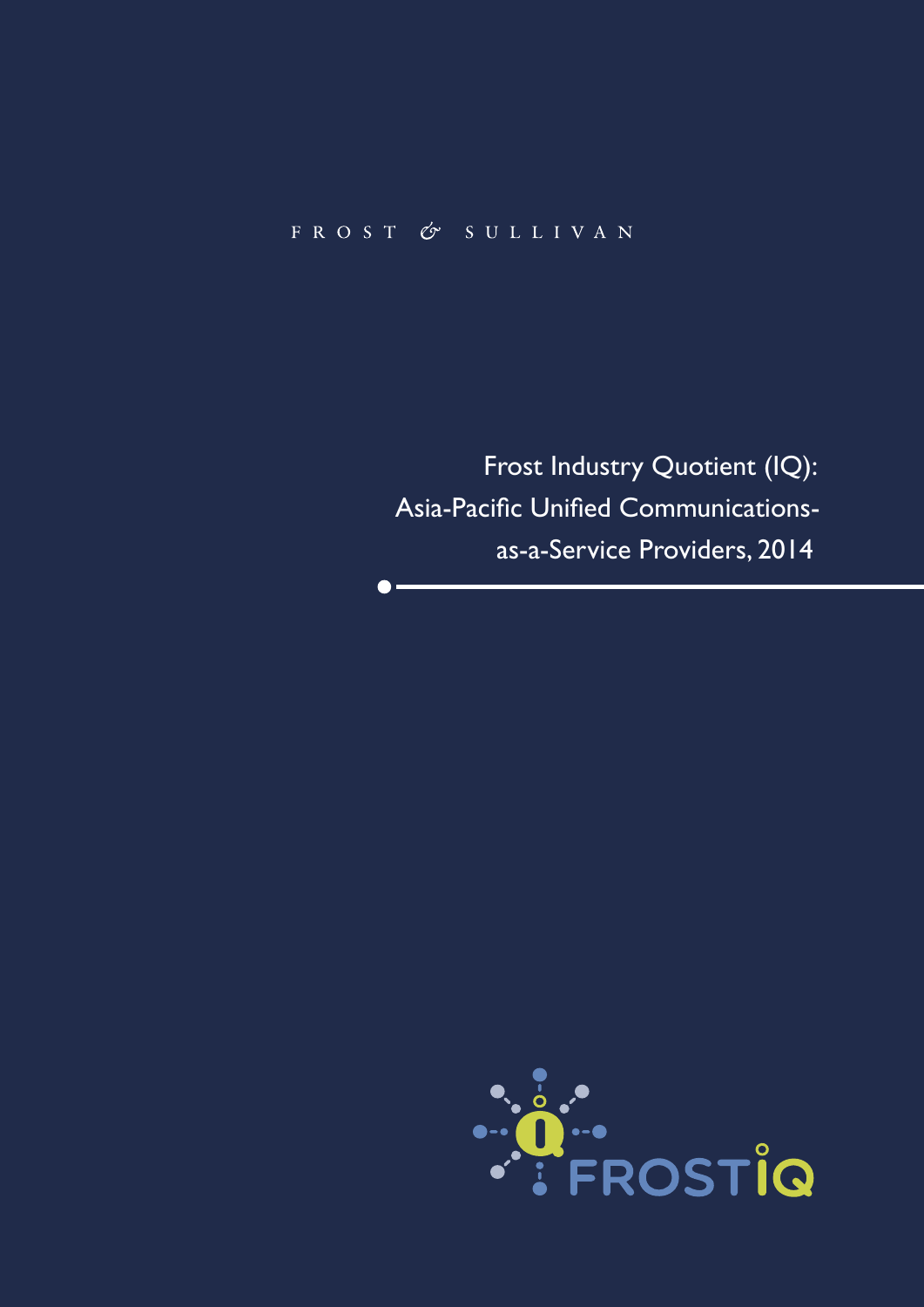## **Table of Contents**

| 4. Frost IQ Matrix: Asia-Pacific Unified Communications-as-a-Service     |
|--------------------------------------------------------------------------|
|                                                                          |
| 5. Profiles of Unified Communications-as-a-Service Providers14           |
|                                                                          |
|                                                                          |
|                                                                          |
|                                                                          |
|                                                                          |
|                                                                          |
|                                                                          |
|                                                                          |
|                                                                          |
|                                                                          |
| 6. Profiles of Emerging Unified Communications-as-a-Service Providers 22 |
|                                                                          |
|                                                                          |
|                                                                          |
|                                                                          |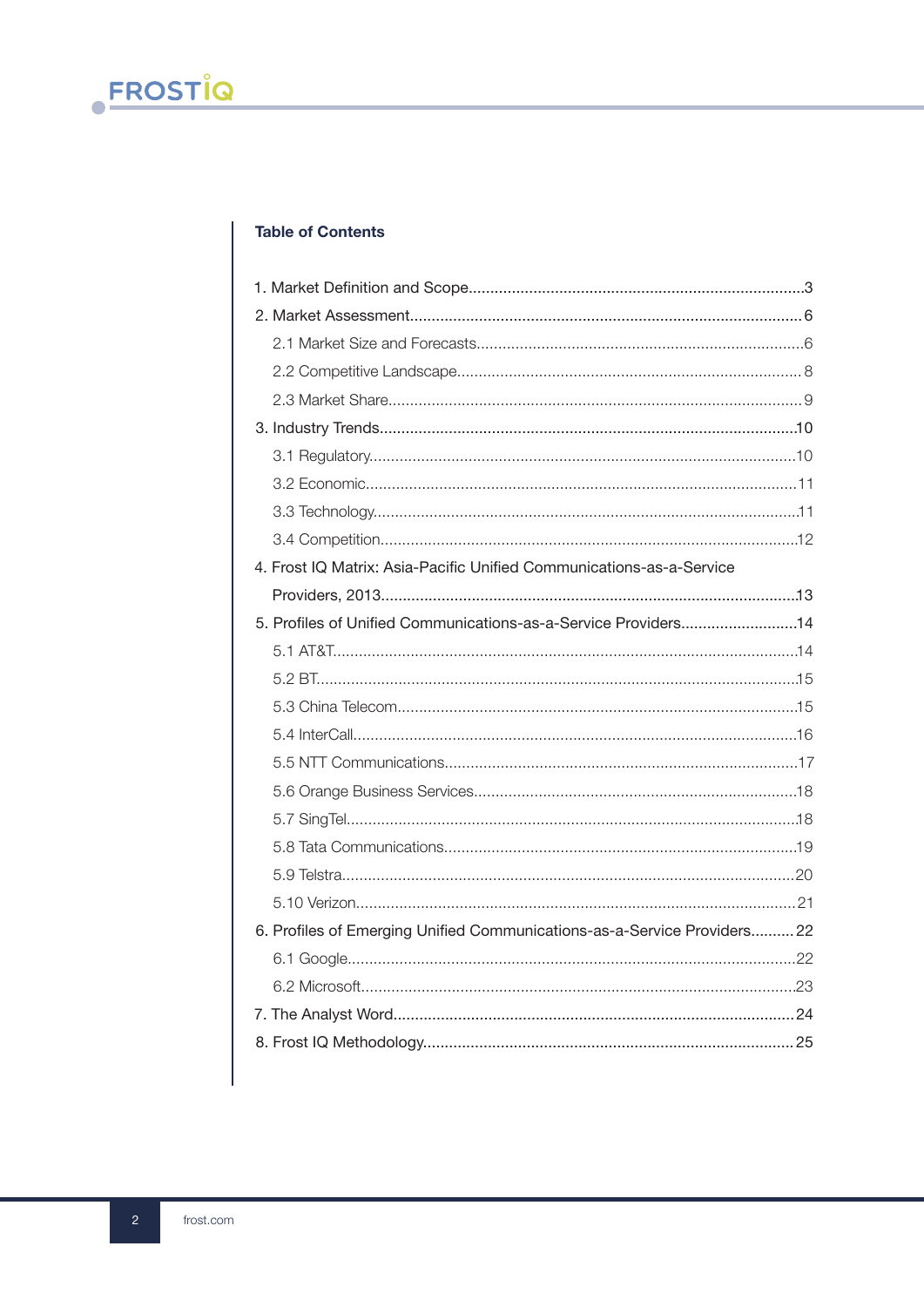## 1. Market Definition and Scope

Frost & Sullivan defines the Unified Communications-as-a-Service (UCaaS) market as an integrated communications environment that combines/unifies voice, video, and text communications, delivered through hosted, cloud, and managed services.

Telephony services, UC application services, collaboration services, and contact center services are the major components for the Asia-Pacific UCaaS market.

The scope of this research study only covers services delivered through hosted/cloud and managed platforms on a subscription basis. Premise-based deployments are not included.

Revenue is calculated based on the end-user price, which is the actual price paid by customers for the service.



#### Figure 1: Unified Communications-as-a-Service (UCaaS) Market Market Segmentation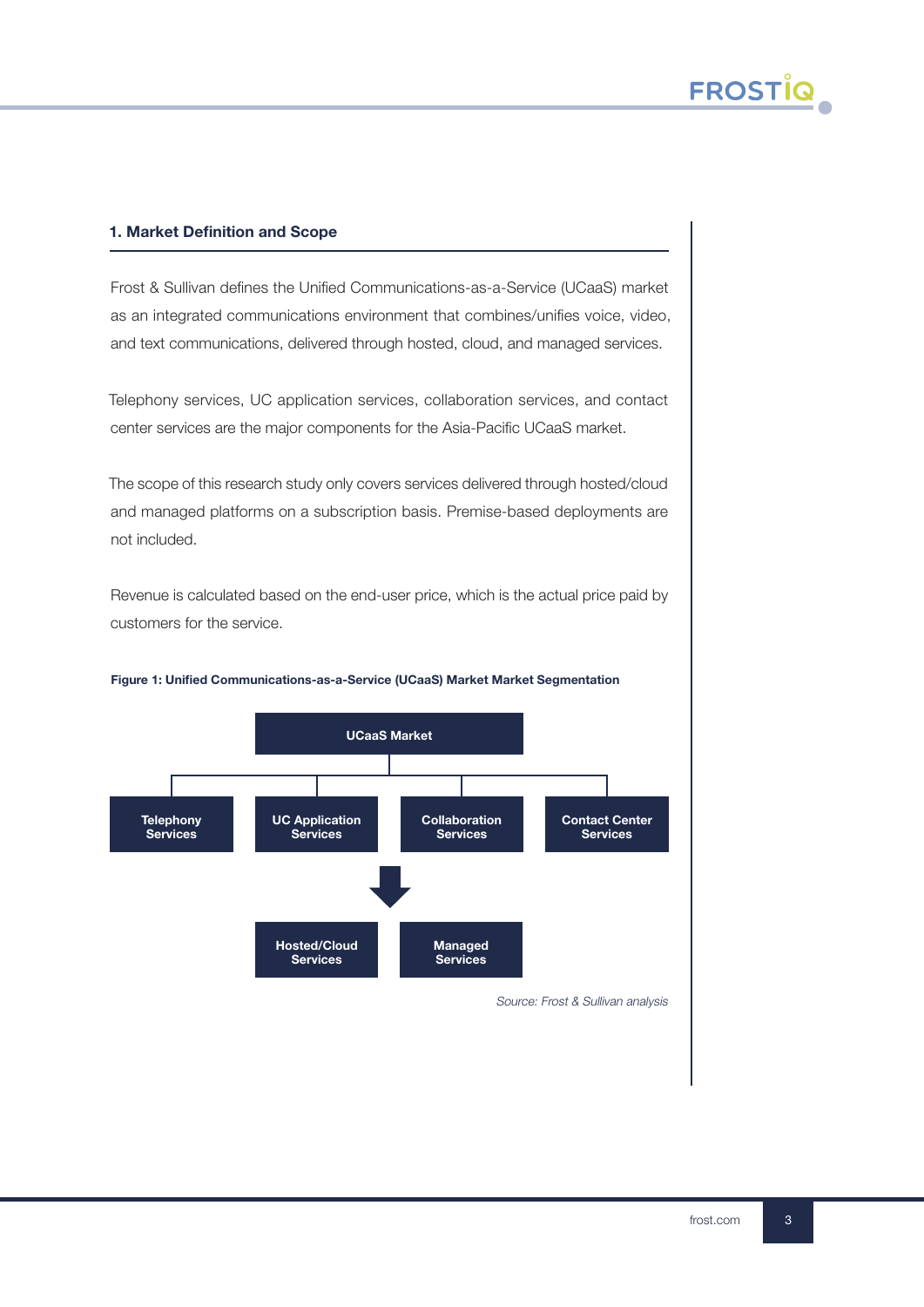

The Hosted/Cloud Services covered by this Frost IQ (FIQ) report includes:

## • Hosted Telephony Services

Centrex: Refers to telephony services offered by a provider from the local central switching office which typically uses a Class Five switch. The service identifies the groups that can be billed together at a fixed charge instead of charging for individual calls made within the same group.

Internet Protocol Centrex (IP Centrex): Similar to Centrex, IP Centrex is a hosted service based on a multi-tenant infrastructure that can be used to serve multiple customers simultaneously, where a service provider uses a soft switch and an application server.

Hosted IP Private Branch Exchange (PBX): Similar to IP Centrex, hosted IP PBX services offer a scalable PBX that is hosted by the service provider. Offering telephony and UC features, this carrier-class PBX can be delivered via singletenant or multi-tenant platforms.

• Collaboration services include audio conferencing services, video conferencing services, web conferencing services and other services. Conferencing services facilitate enterprise-grade two-way interactive communication between multiple parties through audio, video, or web channels that are hosted by a third-party service provider.

The services run either on stand-alone platforms or are integrated with enterprise communications tools such as instant messaging (IM)/presence, email, voice over IP (VoIP), and desktop productivity software.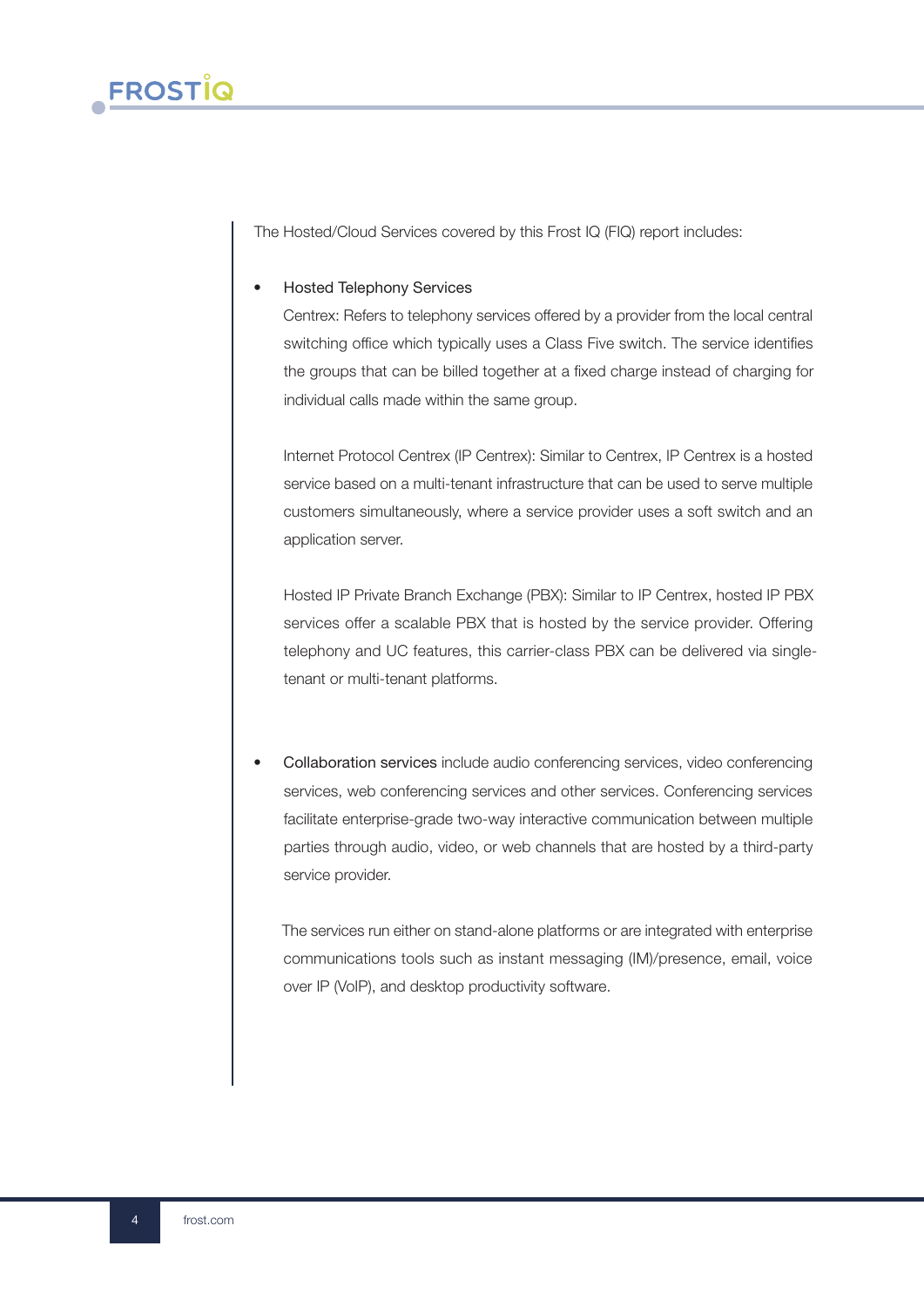

UC application services aim to integrate applications such as IM/presence, document sharing, white board, and hosted email into a single hosted/cloud platform. Hosted email services are delivered through the cloud via a web browser or an email client, where the email server system is hosted by a service provider.

A hosted/cloud contact center service is a network-based service where the service provider hosts a contact center technology platform and provisions contact center applications to customers. The customer pays a usage-based fee for activating certain number of hosted contact center seats via hosted/cloud platforms. Typically, the pricing is on a per-agent-per-month or per-minute or perinteraction basis.

• Managed services refer to the provision of integrated services including the maintenance, support, operations management services for on-premise solutions, such as telephony systems and UC applications.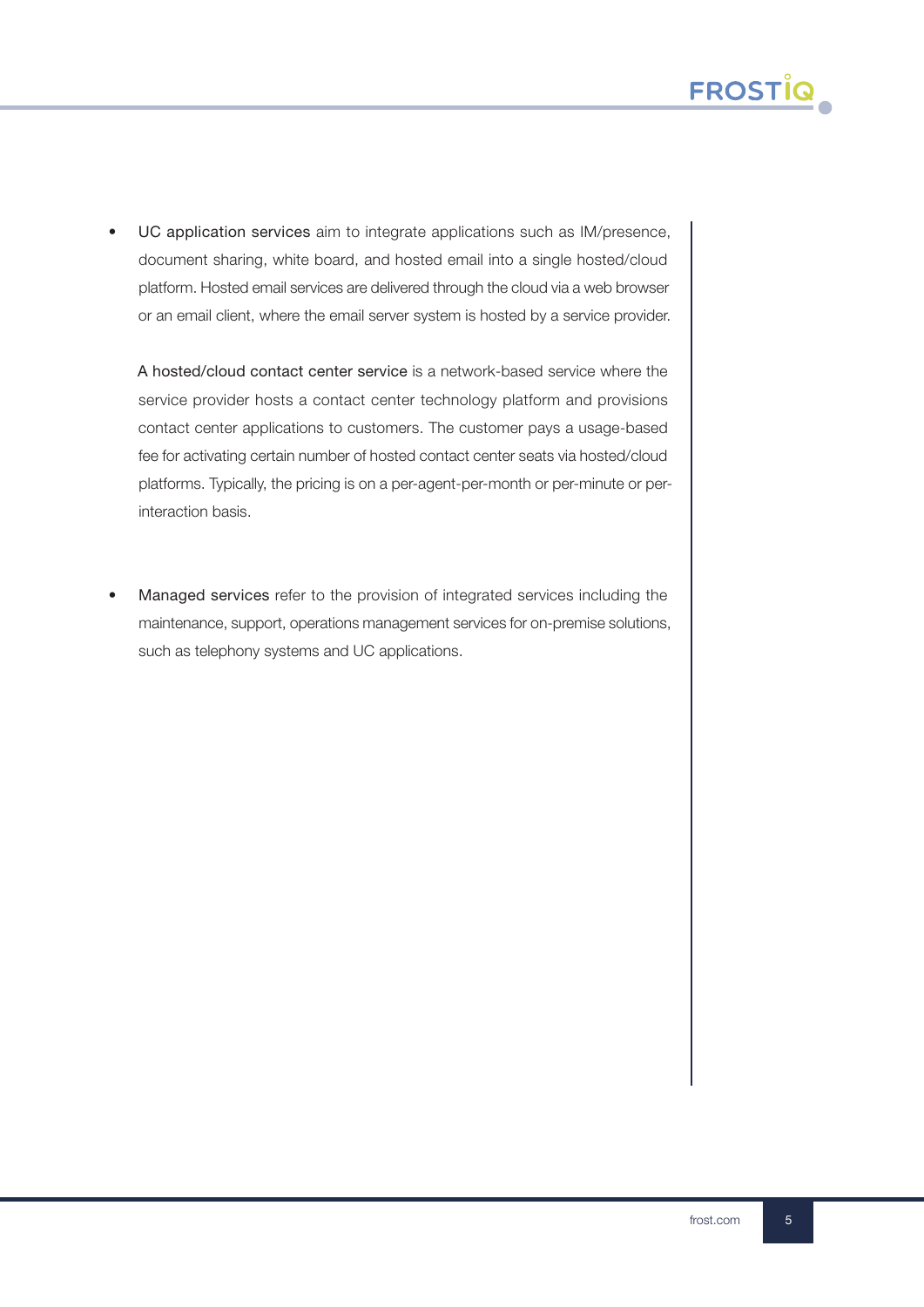#### 2. Market Assessment

#### 2.1 Market Size and Forecasts

The UCaaS market is growing dramatically in the Asia-Pacific region. Frost & Sullivan estimates that the total spending on hosted/cloud/managed UC services was USD1.67 billion in 2013 and expects this figure to reach USD2.98 billion by 2018, charting a CAGR of 12.4 percent in the process. Growth is expected to be strongest in industry verticals with highly mobile workforces, such as in high-tech, professional services, logistics, travel, and hospitality sectors.



Key trends for the Asia-Pacific UCaaS market:

The shift to IP with ubiquitous Internet-based connectivity, hosted PBX and VoIP is bringing both growth opportunities and challenges for the UCaaS market in the Asia-Pacific region. Hosted/cloud and managed services deliver a UC experience which is consistent in terms of balance of quality, scalability, and ease-of-use. However, the increasing adoption of IP into the business environment presents a potential threat to the traditional voice services offered on the PSTN platform.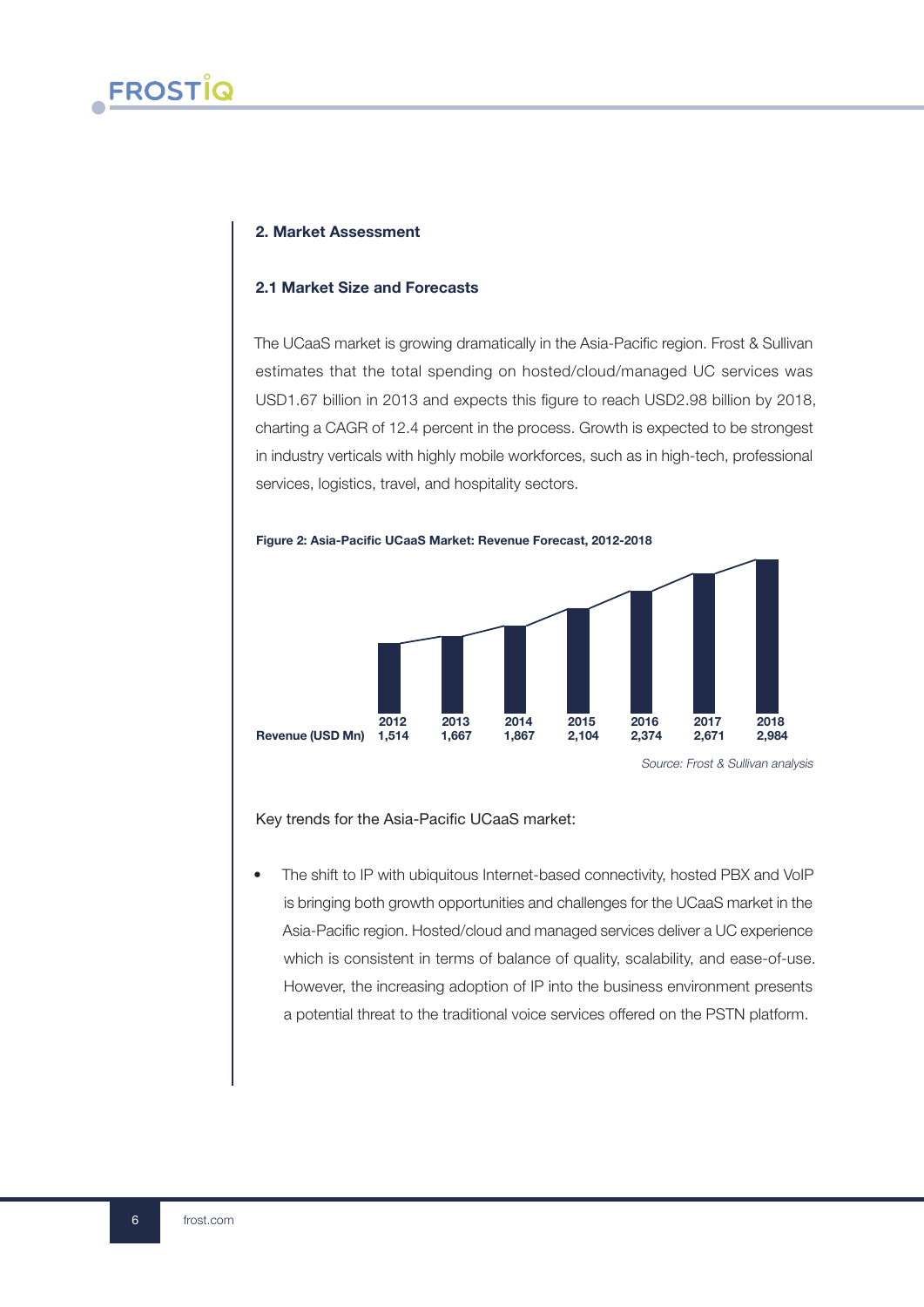- Cross-platform integration is becoming an investment focus for both telecom operators and pure-play service providers. Integration refers to a single user interface with feature-set such as mobile voice, IM/presence, and conferencing. Furthermore, users can get seamless access into an integrated platform across multiple devices including PCs, smartphones, or tablets. Cross-platform integration is expected to reduce costs and complexities, and offer greater flexibility for organizations.
- More and more Telcos are taking advantage of their existing infrastructure and technology to move beyond traditional voice and data to IT services. In 2013, a number of Telcos acquired IT services companies to drive growth in the sector and related network areas. Examples include Telstra's acquisition of NSC, SingTel's acquisition of National Computer System (NCS), and NTT Com's acquisition of Arkadin.
- Emerging cloud service providers are leveraging over-the-top (OTT) services and IP-based communication applications to make in roads into the telecom space by offering alternatives to telecom services such as voice and SMS. The OTT alternatives are often offered at a low cost or for free, which poses a threat to telecom operators' voice and SMS revenues.



frost.com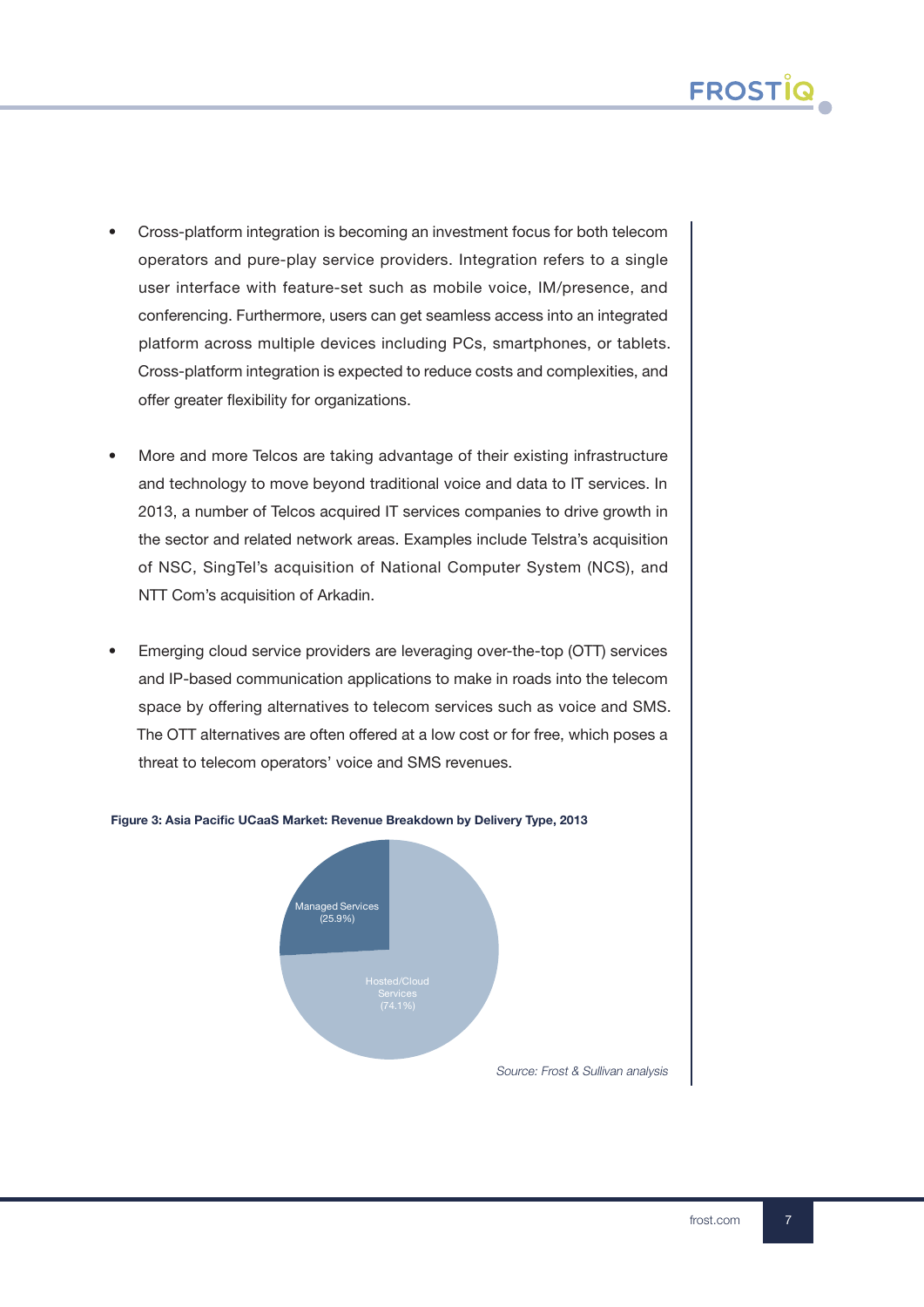Hosted/Cloud services comprise hosted telephony services, UC application services, collaboration services, and hosted/cloud contact center services. The segment accounted for more than 75 percent of the total UCaaS market in 2013, while the revenue contribution of managed services was close to 25 percent. Managed services witnessed strong revenue growth in markets such as China, India, and the Southeast Asia region.

The Video-as-a-Service (VaaS) is an emerging segment in the UCaaS market, with a number of start-up service providers entering the Asia-Pacific market in 2013. As market awareness for video collaboration services has grown significantly in recent years, VaaS is anticipated to be the most promising segment during the forecast period. Technology complexity and affordability are the major restraints for mass adoption of VaaS. In fact, VaaS providers have yet to launch VaaS that is affordable enough to appeal to the mass market.

## 2.2 Competitive Landscape

The market participants may be classified into three broad categories.

|                          | Telecom<br>Operators                                                | Pure-play<br><b>Service Providers</b>                                        | System<br>Integrators                                  |
|--------------------------|---------------------------------------------------------------------|------------------------------------------------------------------------------|--------------------------------------------------------|
| <b>Strength</b>          | Advanced<br>infrastructure<br>and fixed-mobile<br>convergence (FMC) | <b>Expertise in segments</b><br>such as<br>conferencing services             | Large customer<br>base for<br>on-premise<br>deployment |
| <b>Services</b>          | Full-fledged<br><b>UCaaS</b> portfolio                              | Stand-alone.<br>telephony, audio,<br>video, and web<br>conferencing services | <b>Managed services</b>                                |
| Customer<br><b>Focus</b> | All levels                                                          | All levels                                                                   | All levels                                             |

#### Figure 4: Classification of Enterprise Mobile Collaboration Services Market Participants

Source: Frost & Sullivan analysis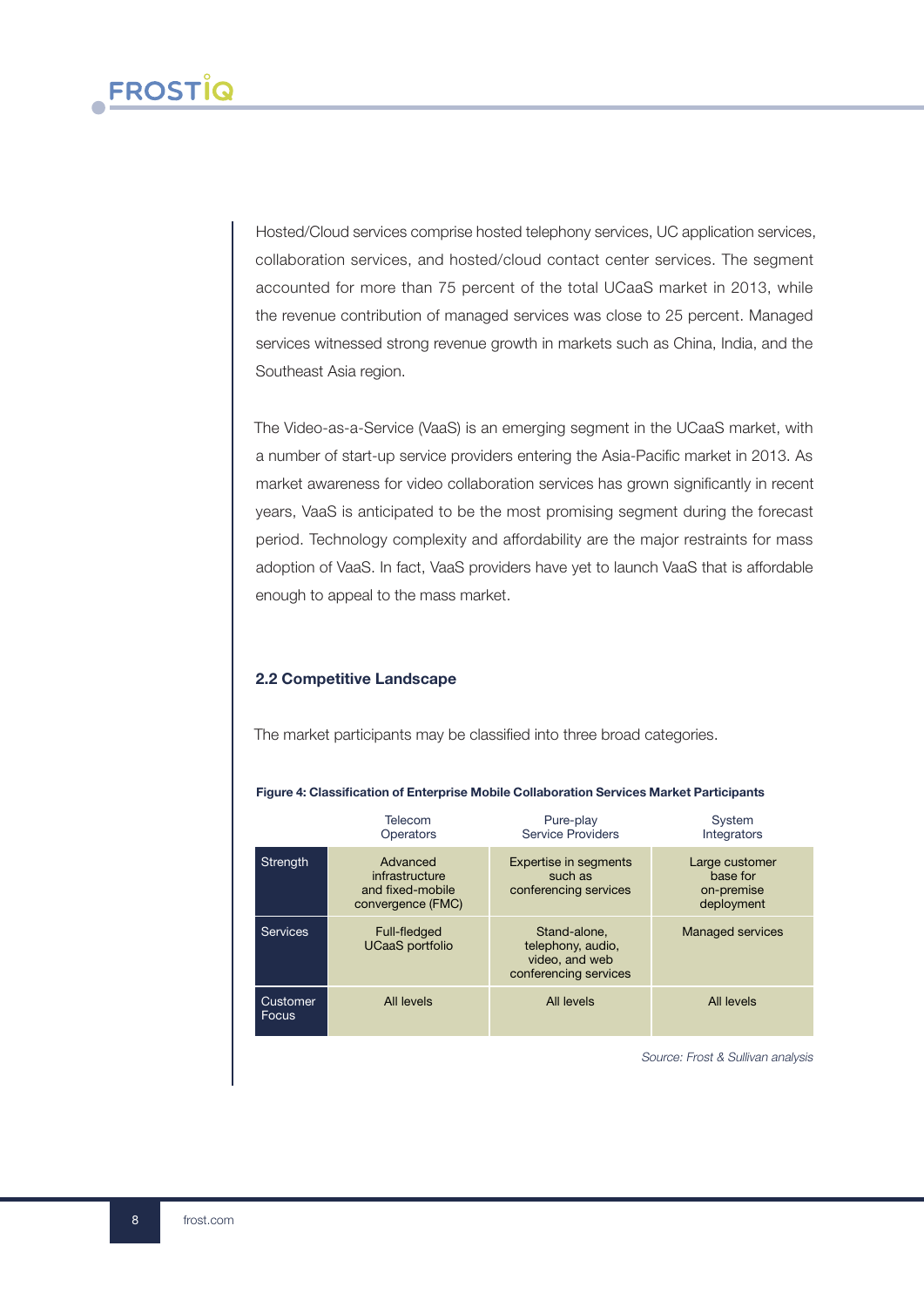

The evolution and convergence of ICT have blurred the lines of various communication platforms such as voice, video, and data. In light of this convergence, various participants in the UCaaS market, such as telecom operators, pure-play service providers or system integrators gradually find themselves on a collision course. There have been a number of mergers and acquisitions, and partnerships formalised in the three vendor groups. For instance, NTT Communications acquired Arkadin; and in the Australian market, Telstra established a partnership with Blue Jeans to provide VaaS while Arkadin partnered with Tata Communications to resell its video collaboration services, Jamvee™.

#### 2.3 Market Share

Due to the broad service offerings in the industry, the Asia-Pacific UCaaS market is highly fragmented with a mix of global, regional, and local service providers.



#### Figure 5: Asia-Pacific UCaaS Market: Market Share by Revenue, 2013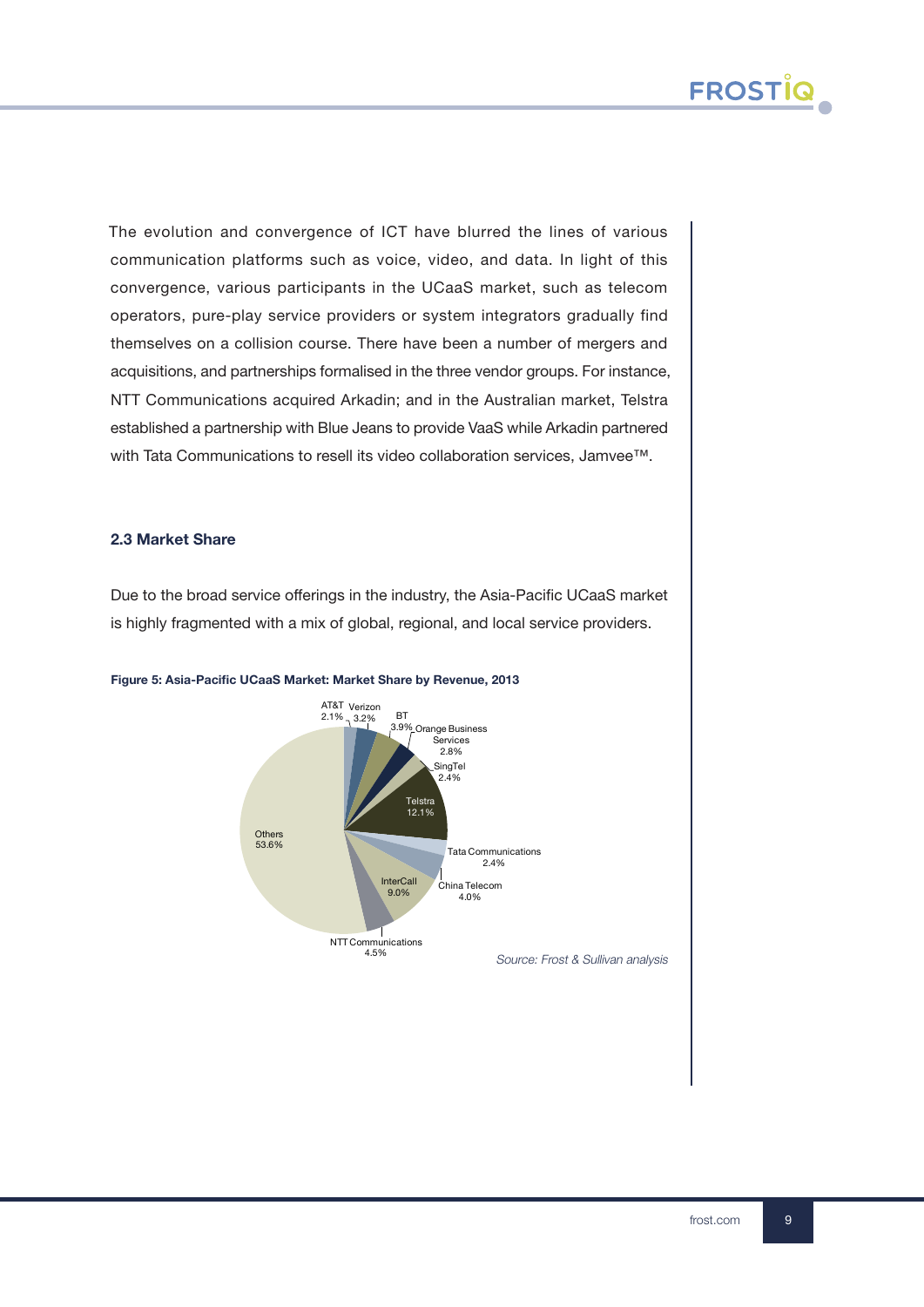## 3. Industry Trends

In this section, Frost & Sullivan examines the key elements that shape the Asia-Pacific UCaaS market.

## 3.1 Regulatory

Regulations relating to telecommunication services are one of the key barriers that restrict global service providers from entering Asian countries such as India, China, Indonesia, and Vietnam. Foreign services providers are not allowed to host their own VoIP and cloud services in these countries. As a result, local telecom operators have a monopolistic advantage in the UCaaS market to some extent.

In recent years, however, many governments' regulatory bodies have started to extend telecom services licenses to qualified third-party IT service providers. The independent licenses allow service providers to leverage on the Telcos' infrastructure and provide services backed by high-level service level agreements (SLAs) to customers. More importantly, third-party IT service providers are able to provide value-added services in which UCaaS is one of the key services offered to enterprise customers. Frost & Sullivan anticipates the establishment of more joint ventures and strategic partnerships with local service providers during the forecast period, which is likely to increase the market presence of global/regional service providers in these tightly-regulated countries.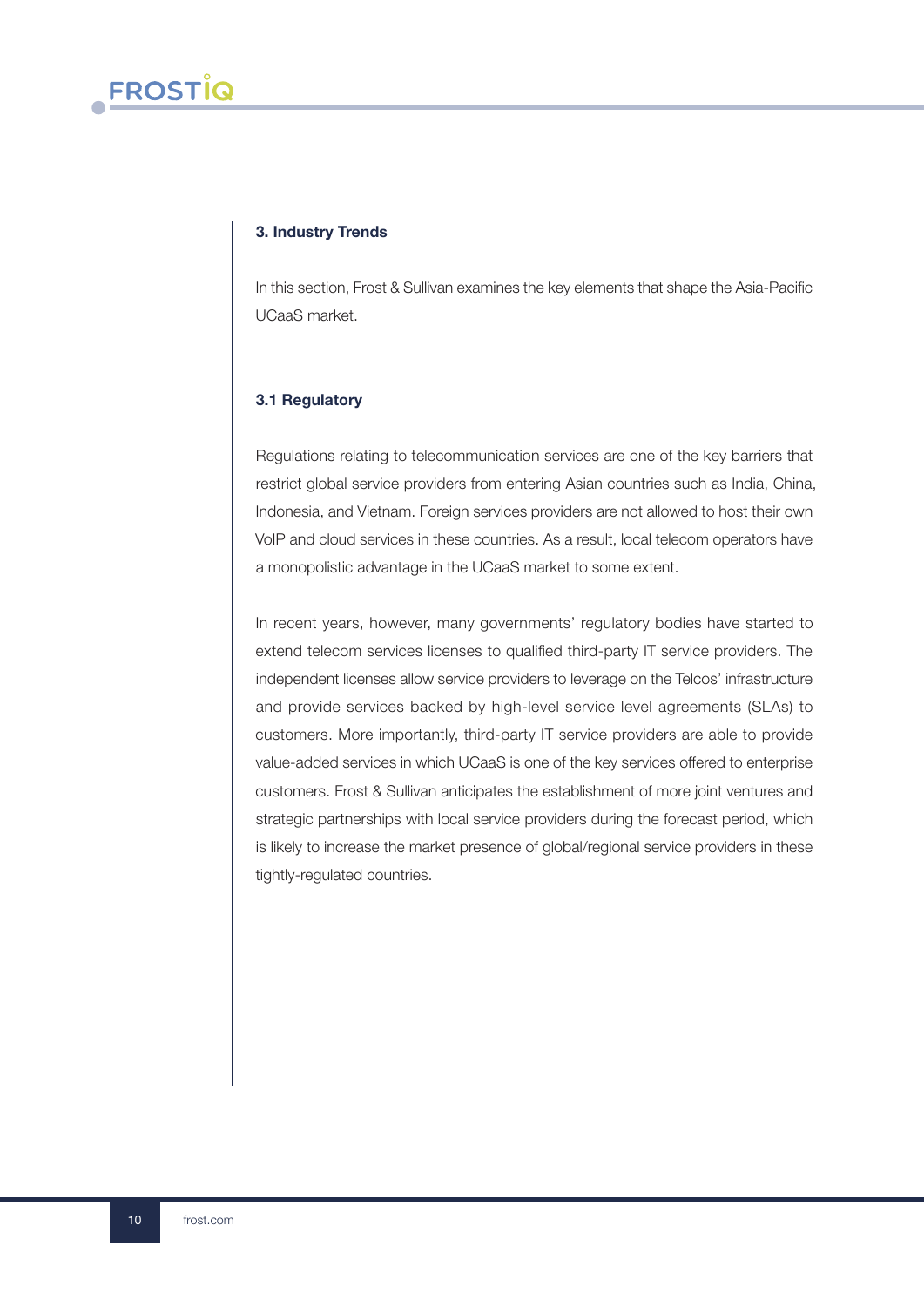## 3.2 Economic

Asian economies witnessed slow growth rates in 2013 compared with 2012. Despite the growth potential of the Asia-Pacific, especially among emerging economies, the sluggishness experienced by some of the larger economies, such as China and India, has affected the overall growth momentum in the region.

The continued currency depreciation in Asian countries such as Japan, India, and Korea has also had a negative impact on the operational profits for global and regional enterprises. In 2013, an increasing number of service providers reported either flat growth or declines in their revenues.

Due to mounting business challenges, a growing number of enterprises are turning to advanced technologies to stay competitive in the market and streamlining their collaborative processes. Furthermore, enterprises' investments in ICT services are gradually shifting to an operational expenses (OPEX) model to reduce their investment outlay.

## 3.3 Technology

In the Asia-Pacific region, there are multiple software delivery models available, including on-premise, as well as private, hybrid, and public clouds. Hybrid and public cloud services have emerged as focus areas for service providers and vendors in recent years. Developed ICT markets such as Australia, Japan, and South Korea are overseeing complete rollouts of multiple delivery models for UC services. However, in developing countries, slow enterprise network bandwidth speeds and legacy IT infrastructure, continue to inhibit the migration to the cloud.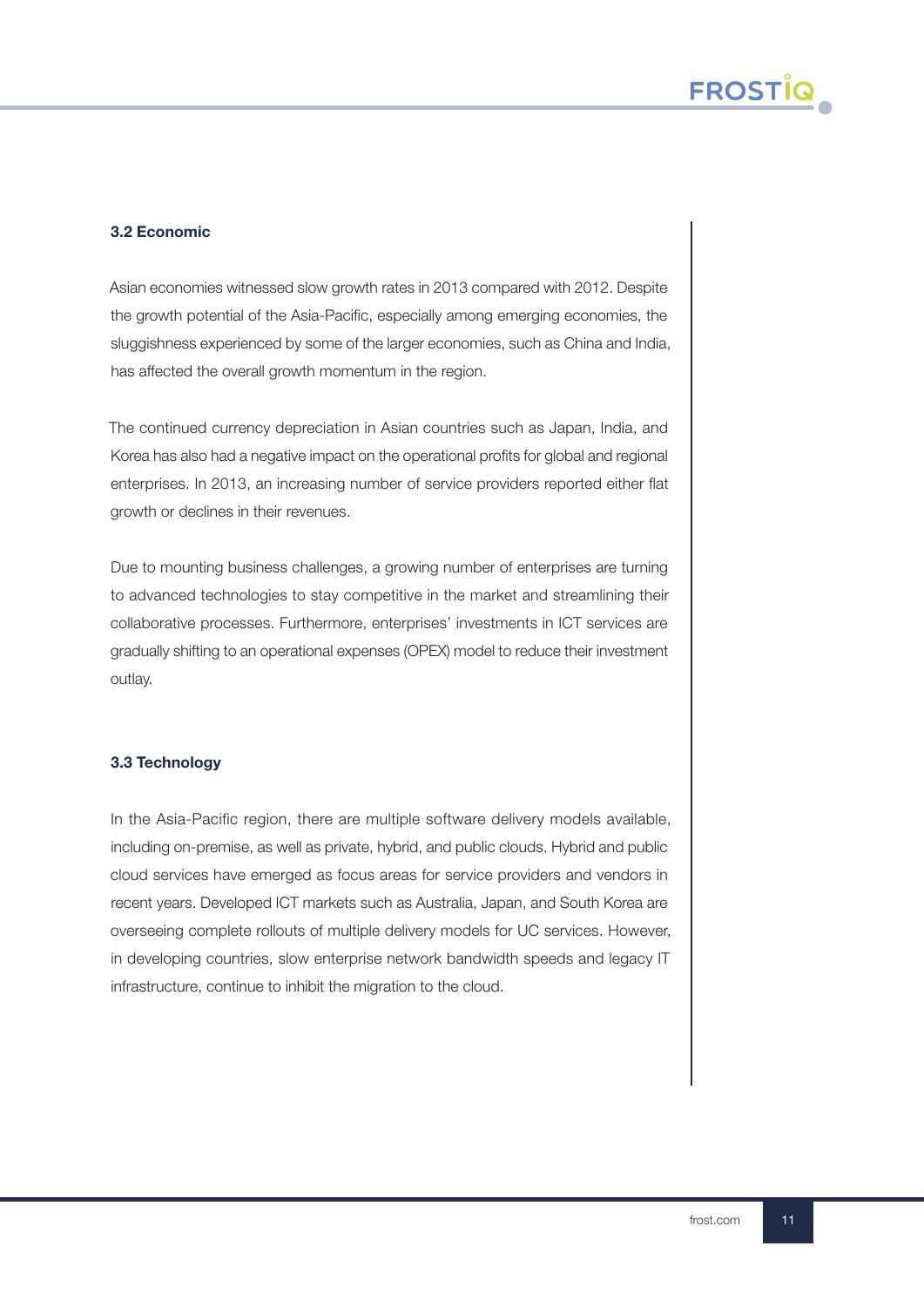## 3.4 Competition

The Asia-Pacific UCaaS provider's landscape is relatively fragmented compared to the on-premise UC applications market. Telecommunication regulations in developing and emerging economies create a business advantage for home-grown telecom operators and service providers over global services providers. On the other hand, due to the wide range of solutions on offer, it requires a skilled workforce and established infrastructure in each sub-segment to support the sales of such services. Hence, it's fairly challenging for a single market participant to dominate the entire market.

In recent years, local service providers have been prudent about investing in advanced UC infrastructures such as the Cisco Hosted Collaboration Solution (HCS) and Microsoft Lync. Furthermore, the development of mobile solutions for UC has been relatively slow opening up opportunities for other technology players. Likewise, OTT players have increased pressure on telecom operators' traditional voice and data services. For example, in 2013 China Telecom launched Jego, a hosted mobile voice service developed in-house which has been rapidly gaining customer mindshare.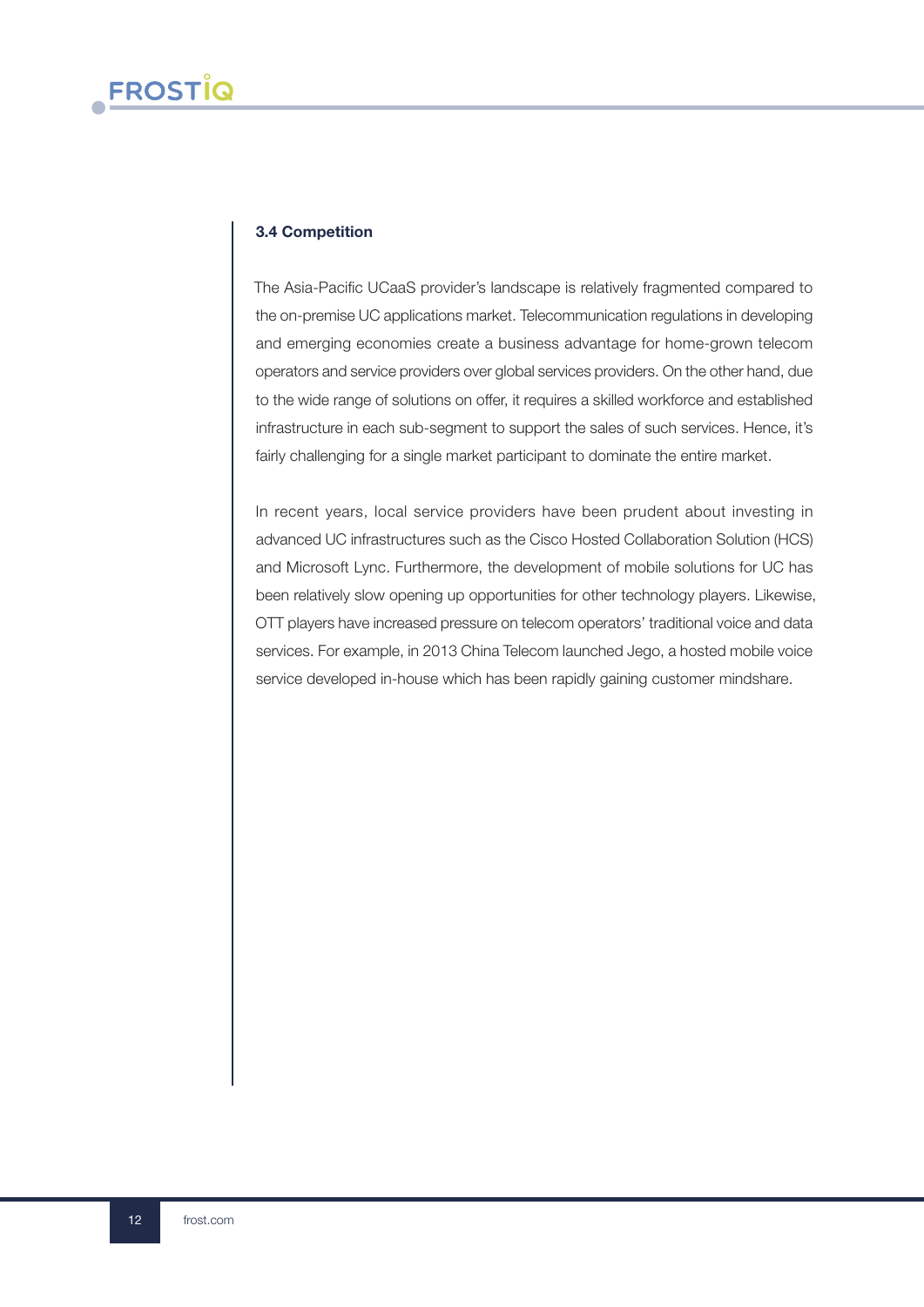## 4. Frost IQ Matrix: Asia-Pacific Unified Communications-as-a-Service Providers, 2013

Frost & Sullivan evaluated 10 major service providers in the Asia-Pacific region to identify their position on the Frost IQ matrix. The key criteria used to evaluate the position of service providers on the matrix are:

- Market Share
- Product/Service Strategy
- People and Skills Strategy
- Ecosystem Strategy
- Business Strategy



#### Figure 6: Frost IQ Matrix: Asia-Pacific Unified Communications-as-a-Service Providers, 2013

Source: Frost & Sullivan analysis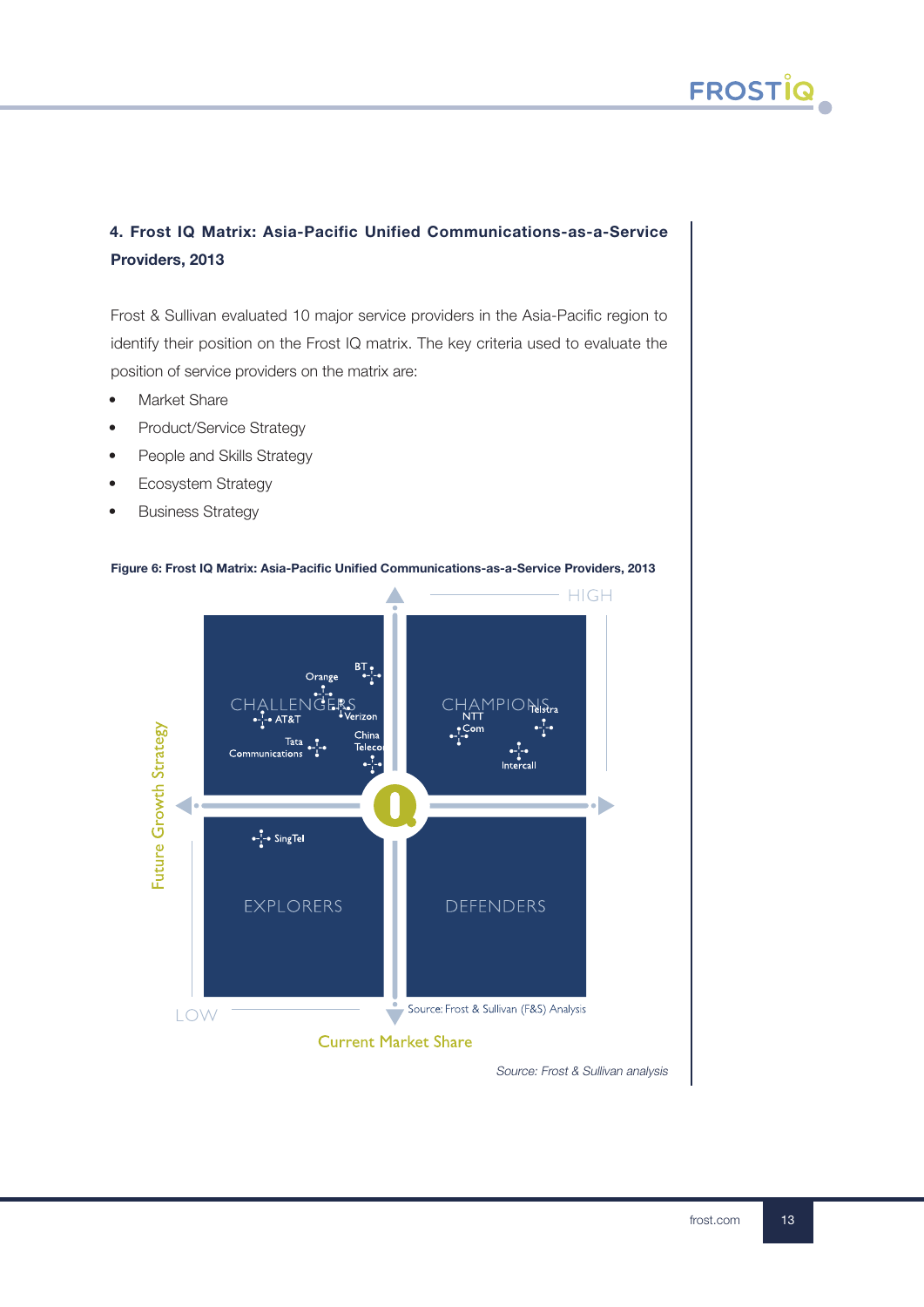## 5. Profiles of Unified Communications-as-a-Service Providers

## 5.1 AT&T

In 2013, this global telecom operator actively expanded its presence in the Asia-Pacific UCaaS market, primarily in countries such as Singapore, Japan, and Hong Kong. Conferencing and collaboration services have emerged as key growth areas for the company. AT&T targets large multinational companies with its vast portfolio of bundled services, as well as advanced IP and networking solutions which include conferencing services. Its self-developed web conferencing services, AT&T Connect, also saw strong growth both in terms of customer awareness and adoption.

#### **Strengths**

AT&T is well-positioned to capture the growth opportunity in the global UCaaS market by creating a strong partnership with advanced platform providers such as Microsoft and Cisco. In the Asia-Pacific region, the company has shown strong capabilities in the areas of sophisticated network design and integration skills.

#### **Challenges**

The company has limited presence among the local accounts, in particular the SMB segment. This is mainly due to the lack of partnerships with local service providers, and weak direct sales and customer support in emerging countries.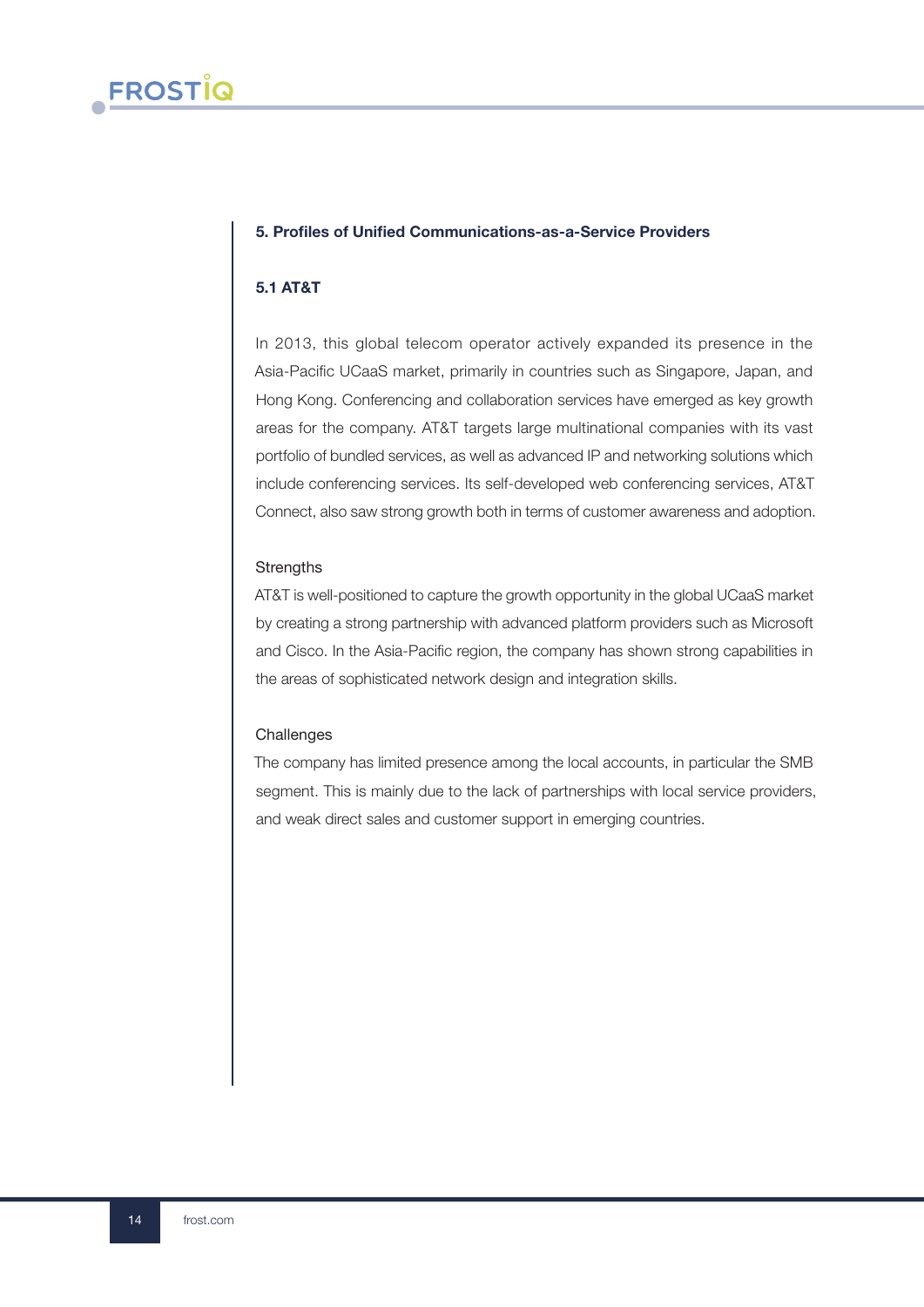## 5.2 BT

One of the most prominent global service providers in the Asia-Pacific region, BT has been shaping itself as a company that fully embraces the ongoing convergence in telecommunication and enterprise IT. In the UCaaS market segment, BT is actively scaling up its offerings from basic voice and data services to include professional services for on-premise UC solutions. As a result, BT is one of the few telecom operators that are capable of delivering hybrid UC solutions in the Asia-Pacific region.

#### **Strengths**

BT has established strong brand recognition in the region, coupled with an equally strong local set-up in areas such as product development, field support as well as sales and marketing. Moreover, the capability of deploying hybrid UC solutions is one of the key differentiators for BT against its competitors. Its extensive range of technology partnerships with key UC vendors including Cisco, Microsoft, and Avaya have also enhanced the company's credentials in the enterprise segment.

#### **Challenges**

In the Asia-Pacific region, BT has limited local accounts presence as most of its clients are multinational corporations.

## 5.3 China Telecom

This leading fixed line telecommunication provider in mainland China has made significant investments on collaboration services in recent years, including video bridging services, web conferencing services by partnering with Citrix Online, and self-developed audio conferencing services. BizNavigator is the service brand for its UCaaS portfolio with key UC functionalities such as telephony, IM/presence, email, audio and video conferencing.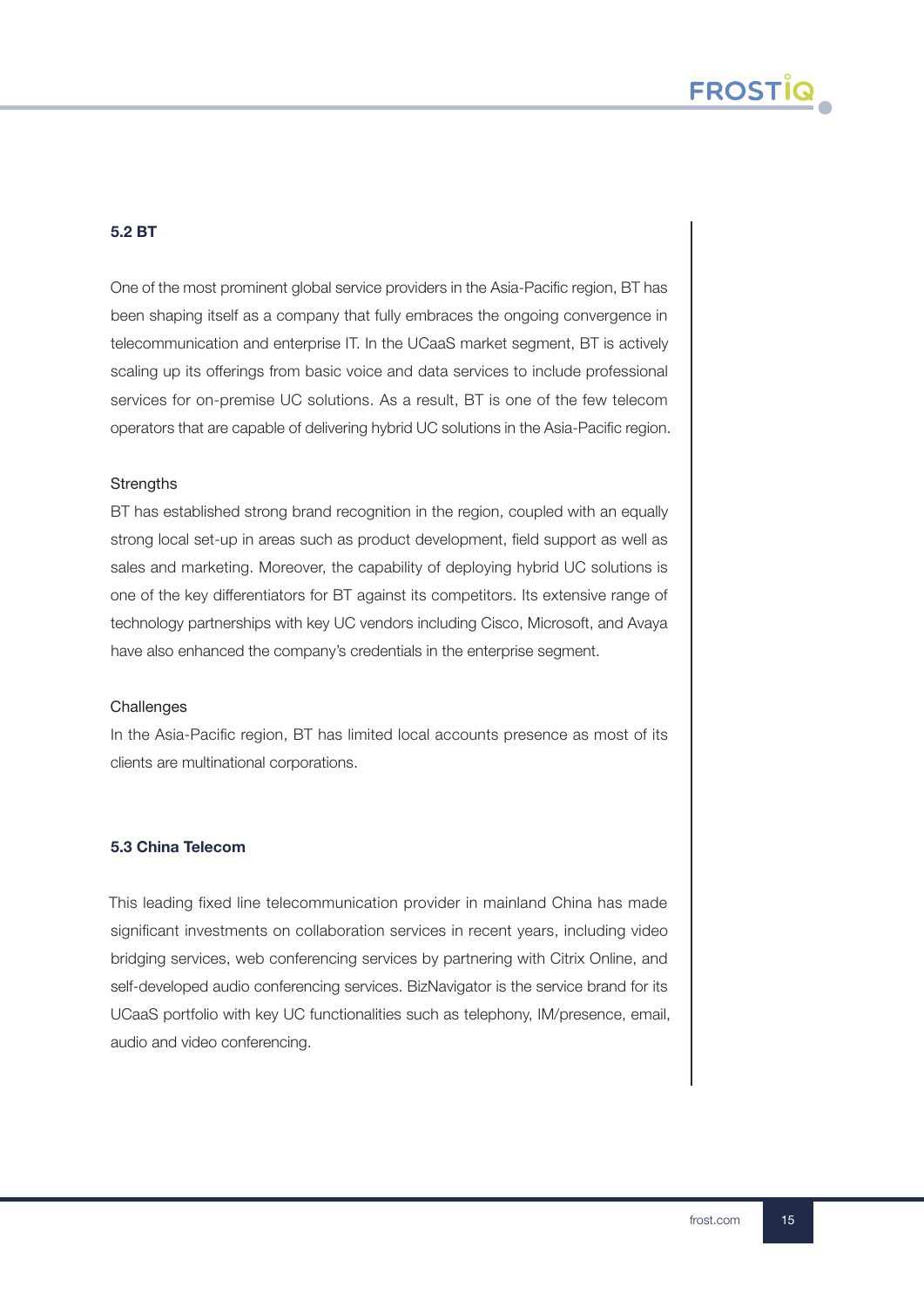#### **Strengths**

Strong branding recognition of BizNavigator among enterprise customers and government entities is one of the key competitive advantages China Telecom has leveraged on to grow its customer base. With a nationwide network infrastructure and full-suite of UCaaS solutions, China Telecom has built a large enterprise customer base in recent years, especially in Tier-1 provinces such as Guang Dong, Zhe Jiang, and Jiang Su.

#### **Challenges**

There is a limitation on the geographical scope of service operations and support. The full suite of UCaaS portfolio is only available in selected provinces and municipalities such as Guang Dong, Jiang Su, Zhe Jiang, Beijing, Shanghai, and Shen Zhen. It has yet to expand into Tier-2 provinces in the country.

#### 5.4 InterCall

A global market leader in the audio conferencing services market, the company is shaping its future growth strategy in the UCaaS marketplace. In 2013, InterCall strengthened its partnerships with two major unified communications vendors, Microsoft and Cisco. It was one of the first to adopt Cisco HCS providers and offer it to prospective clients. In addition, the service provider is able to provide a hybrid PSTN-VoIP audio conferencing with Microsoft's Lync platform.

#### **Strengths**

The company has a large conferencing and collaboration customer base in key countries in the Asia-Pacific. InterCall is leveraging on this installed base by upselling its existing UCaaS offerings such as hosted telephony and Lync Online to its customers. In addition, it is able to provide deep integration between Cisco and Microsoft UCaaS platforms, which is important for premise-based UC customers to migrate into cloud services.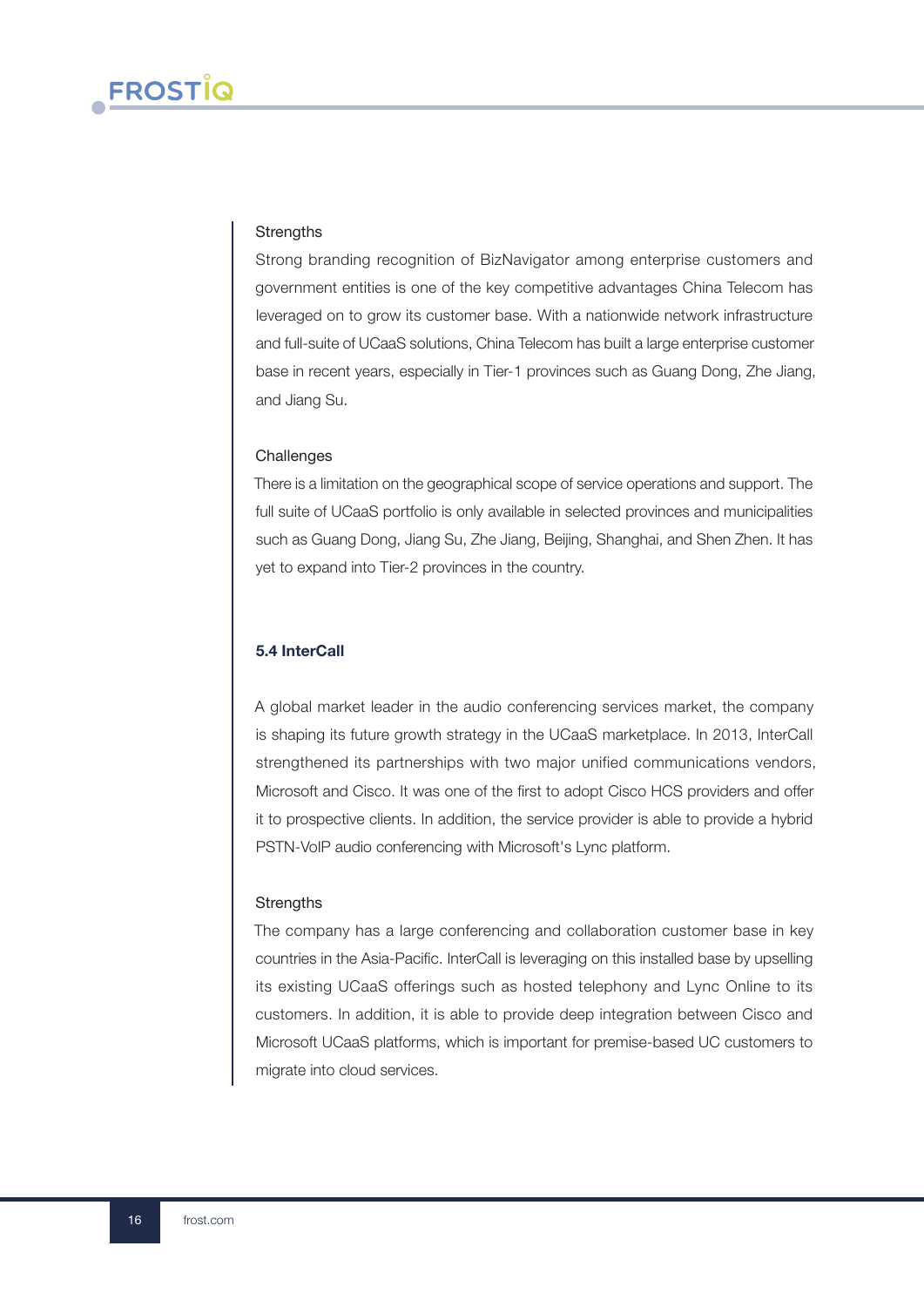## **Challenges**

Branding in its UCaaS market is not fully established. Besides, not all components in its UCaaS portfolio have been launched or are available in the Asia-Pacific, leading to a narrow product line compared to its rivals.

## 5.5 NTT Communications

The largest telecom operator in Japan, NTT Com has established an extensive network infrastructure worldwide. Revenue from its UCaaS offerings is primarily from Japan, although growth from Singapore, Malaysia, China, and Australia has been very encouraging. The company continues to focus heavily on building its UCaaS business in the Asia-Pacific.

## **Strengths**

NTT Com provides a broad range of UCaaS services, including hosted telephony services, hosted email and hosted conferencing services. Its vast suite of services developed from multiple platforms provides international enterprises with greater flexibility and scalability, making them easier to deploy across multiple regions. Moreover, the company's global network infrastructure which spans across Japan, UK, and US ensures high-quality service delivery. In 2013, its cloud-based service portfolio, Arcstar, gained a high level of customer awareness and adoption in the Japanese market.

## **Challenges**

More than 90 percent of the company's revenue in the Asia-Pacific UCaaS market is contributed by the Japanese market. Most of NTT Com's clients outside Japan are Japanese-based multinational corporations. Due to the nature of its business and geographical footprint, NTT Com is highly focused on winning large-scale service engagements which means its value proposition is fairly limited when it comes to the SMB segment.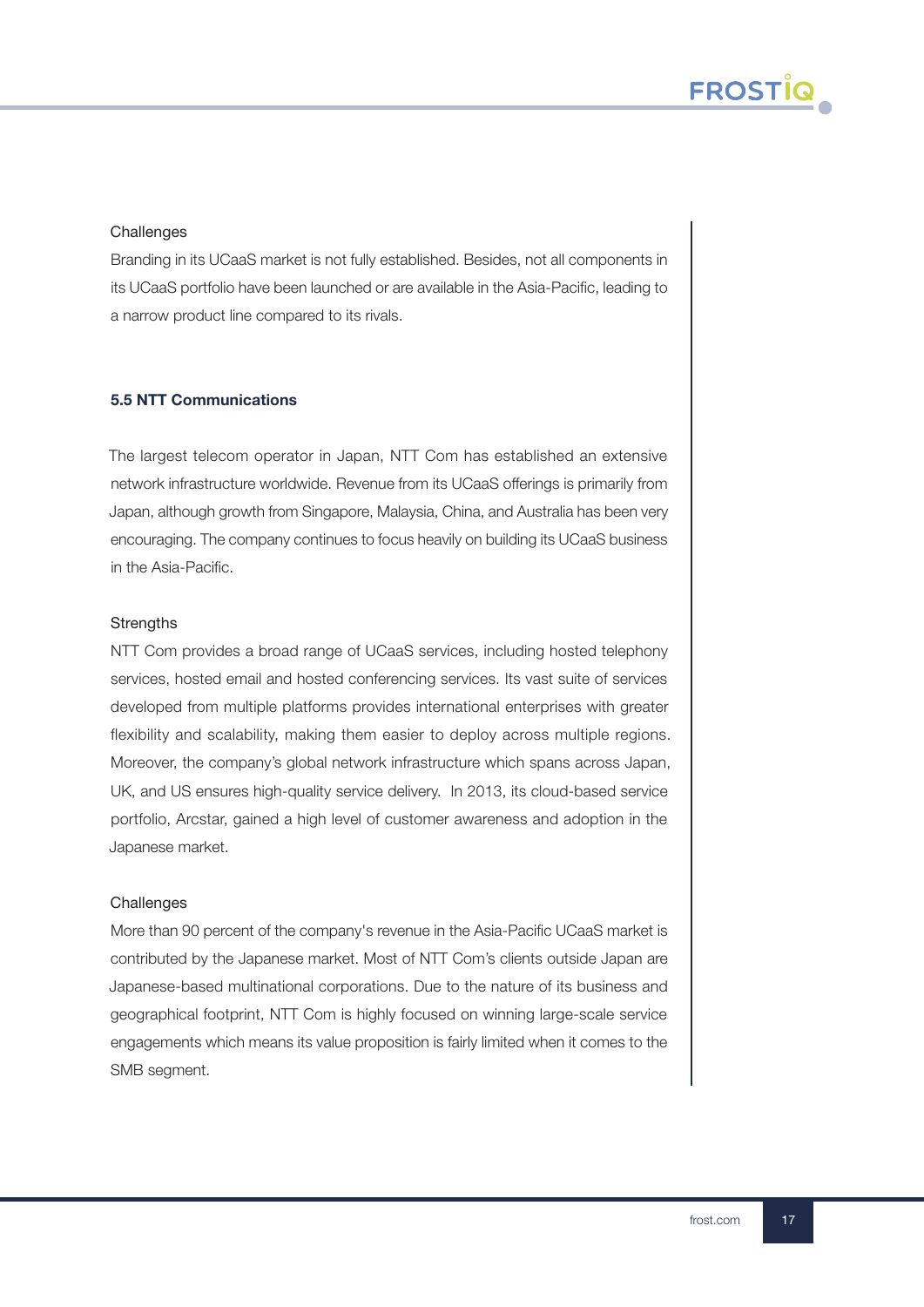#### 5.6 Orange Business Services

Orange Business Services (Orange) is enhancing the branding awareness of "Business Together as a Service" as its key UCaaS offering primarily focusing on MNCs and large enterprises. The service is available in 9 countries across the Asia-Pacific and is expected to launch in more countries in the region in 2014.

#### **Strengths**

The company has managed to establish and retain a large customer base in Asia-Pacific in key UCaaS segments such as hosted email, IM/Presence, and audio and web conferencing services. In addition, Orange has strong expertise and capabilities in telephony and contact center managed services across the region. Orange is also one of the key service providers that are able to provide deep integration between Cisco and Microsoft UC solutions.

#### **Challenges**

With its service capability and portfolio primarily focused on large enterprises, Orange faces a strong challenge winning enterprise customers in the SMB sector.

## 5.7 SingTel

A major presence in Southeast Asian countries, SingTel offers hosted and managed telephony and conferencing services as part of its UCaaS solutions. The iPhoneNet is SingTel's key offering in the UCaaS market. In early 2013, SingTel launched the mobile application version on both iOS and Android platforms to further improve customer experience of iPhoneNet.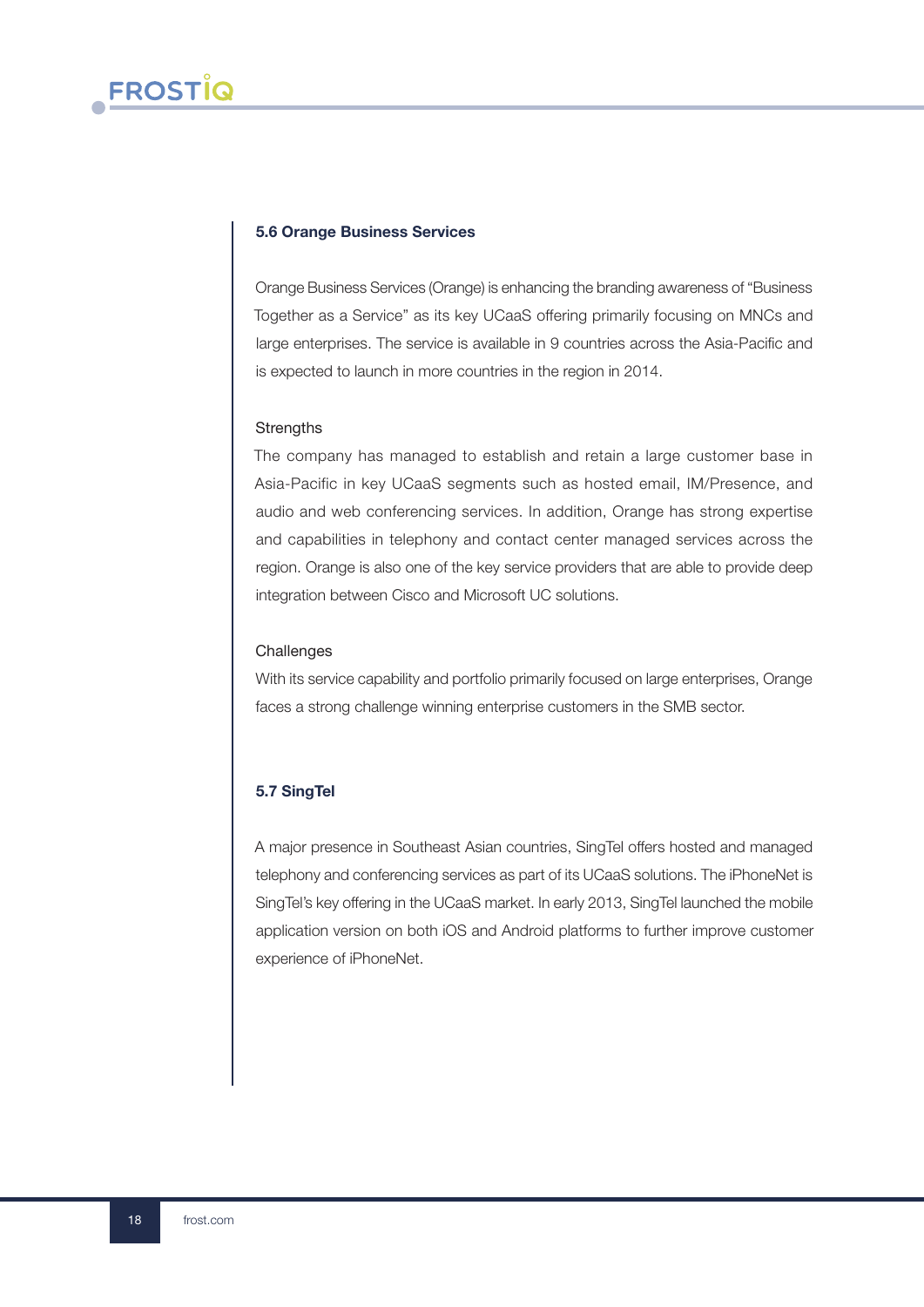## **Strengths**

SingTel has a strong customer base in the hosted telephony services segment in the ASEAN region which includes many large local and regional enterprises. Also, the company has been fairly successful in attracting customers in the managed services space since acquiring NCS. The mobile application, mobile i-PN, provides a user-friendly interface and rich feature set which helped SingTel to rapidly expand its customer base in the SMB segment in the second half of 2013.

## **Challenges**

The company has been conservative in investing in cloud UC platforms, which has limited its service offering and cloud services.

## 5.8 Tata Communications

In July 2013, Tata Communications launched Jamvee™, a cloud-based video conferencing service built on a carrier-class network that brings together video platforms, room systems, video and audio endpoints into an on-demand, pay-asyou-go service platform. The interconnections of Jamvee™ with Tier-1 carriers have been established, which is crucial for large enterprises to ensure there is a consistent level of user experience globally. The company is also in partnership with audio conferencing service provider Arkadin to resell Jamvee™in the Australian market.

## **Strengths**

An established presence in the region, Tata Communications has achieved significant growth in the managed video and public room services segments. With Jamvee™, the company continues to expand its video collaboration capabilities into desktop and mobile devices, which cater to customers' growing demand for video usage while reducing costs.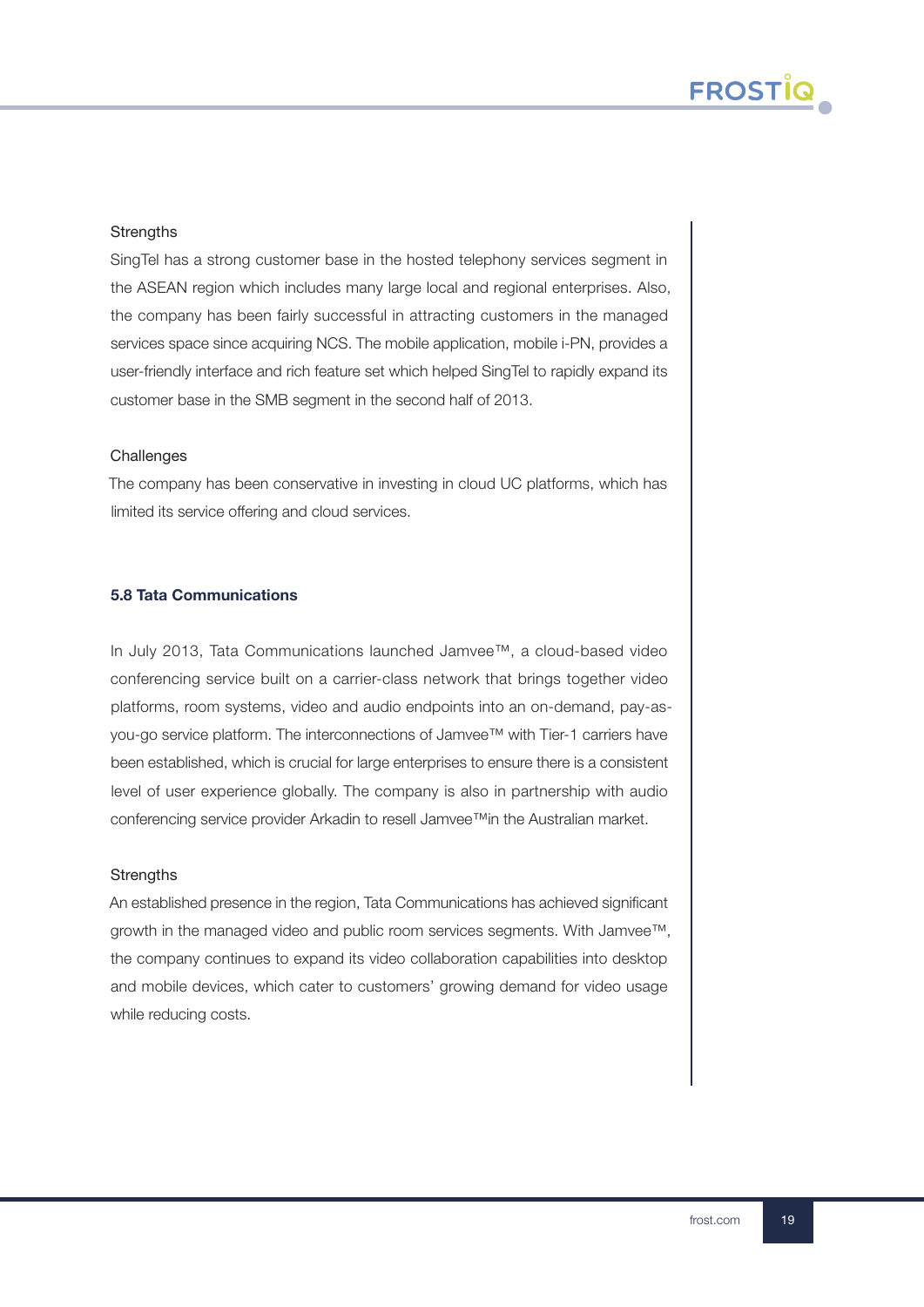#### **Challenges**

Absence of an effective go-to-market strategy for Jamvee™, be it direct or indirect sales.

## 5.9 Telstra

With a full spectrum of UCaaS solutions targeting the Australian market, Telstra covers all service segments such as Telstra IP Telephony (TIPT) for hosted telephony services, 1 Touch and Visionnet V2 for video conferencing services, Microsoft Lync Online services, Cisco Jabber IM and voice services.

#### **Strengths**

Telstra's position as a leading telecom operator with system integration capabilities has enabled it to secure a significant share of the overall IT services market in Australia. It has built strong partnerships with major vendors such as Cisco, Microsoft, Avaya, Verint Systems, and ShoreTel, giving it a comprehensive service portfolio to address the growing demand for hosted solutions. In addition, Telstra has partnerships with cloud-based vendors such as IPscape and Blue Jeans to capture future demand.

#### **Challenges**

Growing competition in the cloud services market will be Telstra's biggest challenge in the next few years. Although Telstra is expanding its presence in Asia Pacific, its expansion is not as robust as some global and regional telecom operators and system integrators in the region.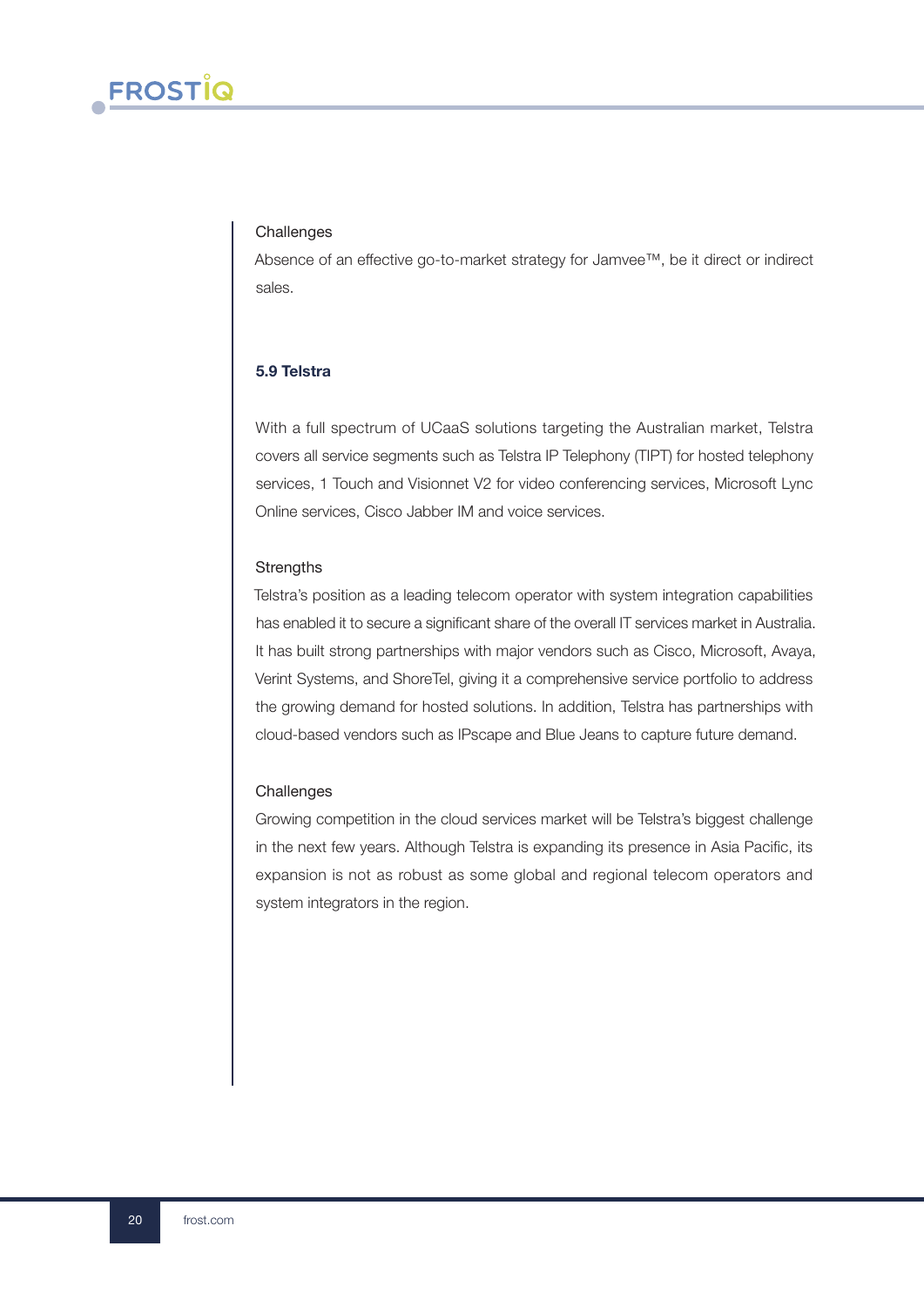## 5.10 Verizon

In 2012, Verizon launched its UCaaS services based on Cisco's HCS in North America. Although the service provider has exercised caution in terms of resource investment, the company's expansion plans in the Asia-Pacific region has been ongoing with a number of pilot deployments in the second half of 2013. Instant video services and IP audio conferencing services saw healthy growth in the Asia-Pacific region in 2013 primarily driven by existing customers from the Multi-Protocol Label Switching (MPLS) and security market segments.

#### **Strengths**

The company provides advanced IP-based networking services across key markets such as Australia, Hong Kong, Singapore, and Japan, which provides it with a platform to cross-sell its UCaaS offerings. The integrated collaboration service offering including audio, video and web conferencing is one of the most established segments for Verizon in the Asia-Pacific.

#### **Challenges**

Verizon lacks local resources to reach local enterprises and government entities in the Asia-Pacific region.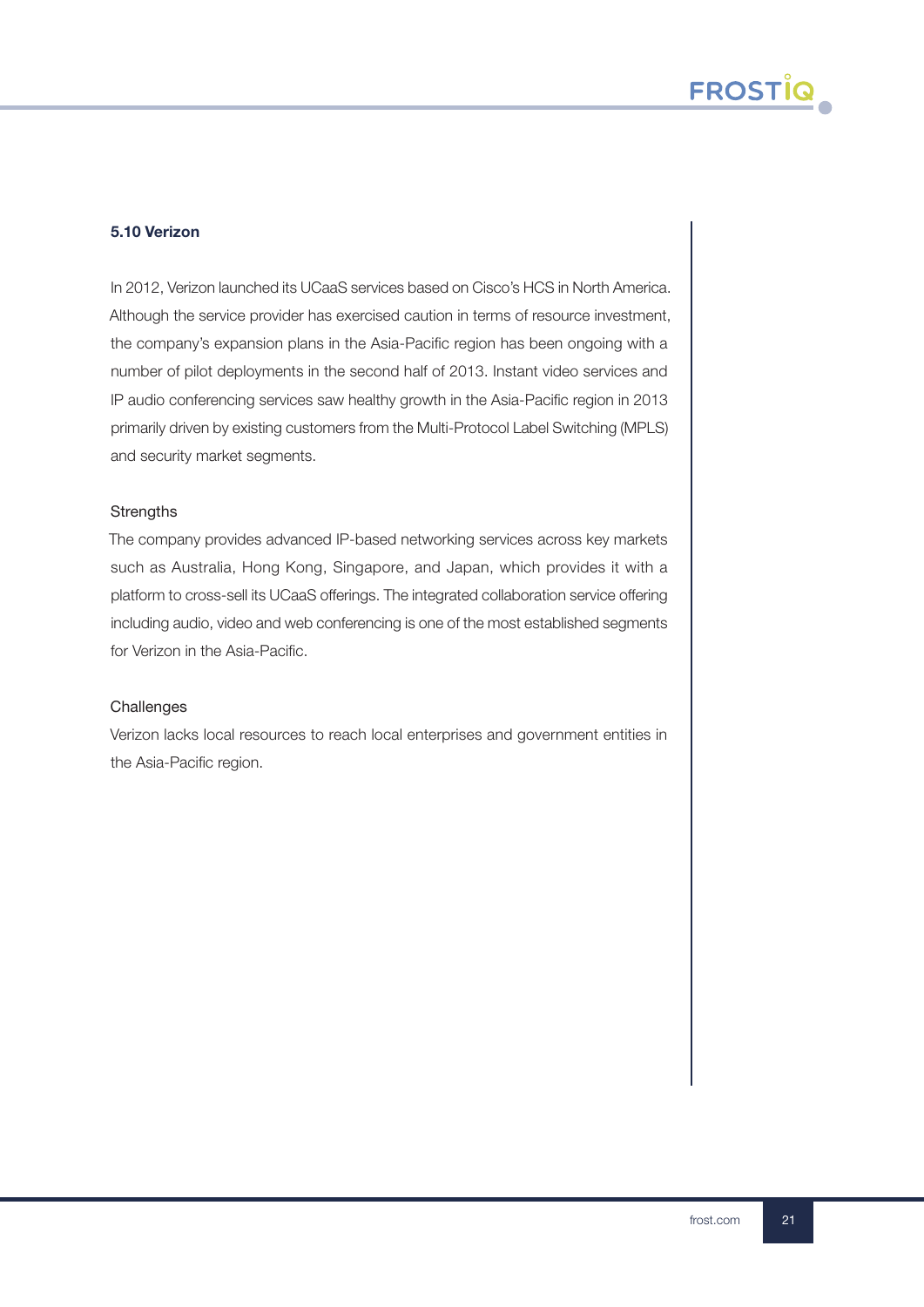## 6. Profiles of Emerging Unified Communications-as-a-Service Provider

## 6.1 Google

Google Enterprise witnessed explosive growth both in terms of revenue and brand awareness in the enterprise segment in 2013. Google Enterprise has won significant paid enterprise customers adoption in Australia, India, Indonesia, Japan, Philippines, and Singapore. Google is enhancing the features and functionalities of Hangouts, Google Drive, and Google+ to become more business-focused.

#### **Strengths**

The integration of PSTN and HD video into Google Hangouts is tailored for businesses rather than consumers as it provides enterprises with cost-effective and scalable telephony, UC, and video experience. Google's go-to-market strategy was one of the critical factors for its accelerated growth in 2013. By refining its channel partner program with attractive margins to channel partners, Google has managed to expand its channel network in selected Asia-Pacific countries. The number of local telecom operators and Internet Service Providers that have joined Google's channel network are also increasing.

#### **Challenges**

Security and privacy remain key challenges for Google to stay ahead of major competitors, for e.g.,Microsoft, especially in industry verticals such as banking and financial services. Feature-wise, Google enterprise lags behind in terms of advanced functionalities for its solutions which are critical for both internal and external communications of customers.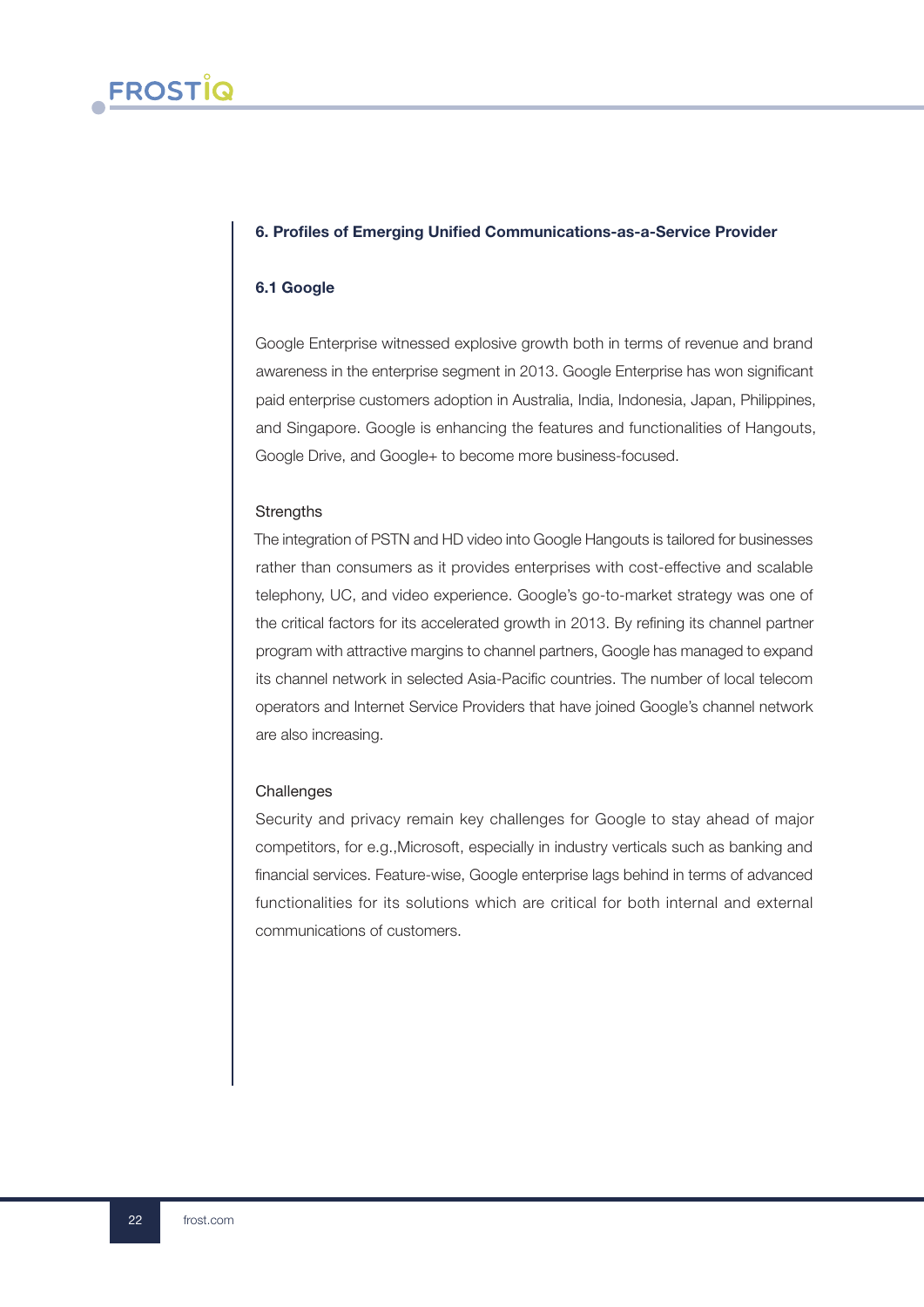## 6.2 Microsoft

One of the fastest-growing vendors in the Asia-Pacific UCaaS market, Microsoft has achieved exponential growth in its cloud UC offerings, namely Office 365. In 2013, the installed base of Office 365 grew close to 200 percent in the Asia-Pacific region, while revenue grew over 150 percent. Office 365 is available most Asian countries with local language and currency support, which has accelerated its adoption among non-English speaking countries including Malaysia, Thailand, Indonesia, and Korea.

#### **Strengths**

A key differentiator for Microsoft is that it supports a hybrid adoption model of on-premise software and online services across all applications including email, voice, and collaboration. Office 365 has attracted customers in public sector agencies,travel and hospitality sectors in countries such as Australia, New Zealand, Singapore, Korea, and Japan.

#### **Challenges**

From a technology standpoint, Lync does not support co-existence between Lync Online and Lync Server using a single domain. For example, it is not possible to deploy IM and meetings in the cloud with voice on-premises for a single user. Therefore, it increases the complexity of hybrid adoption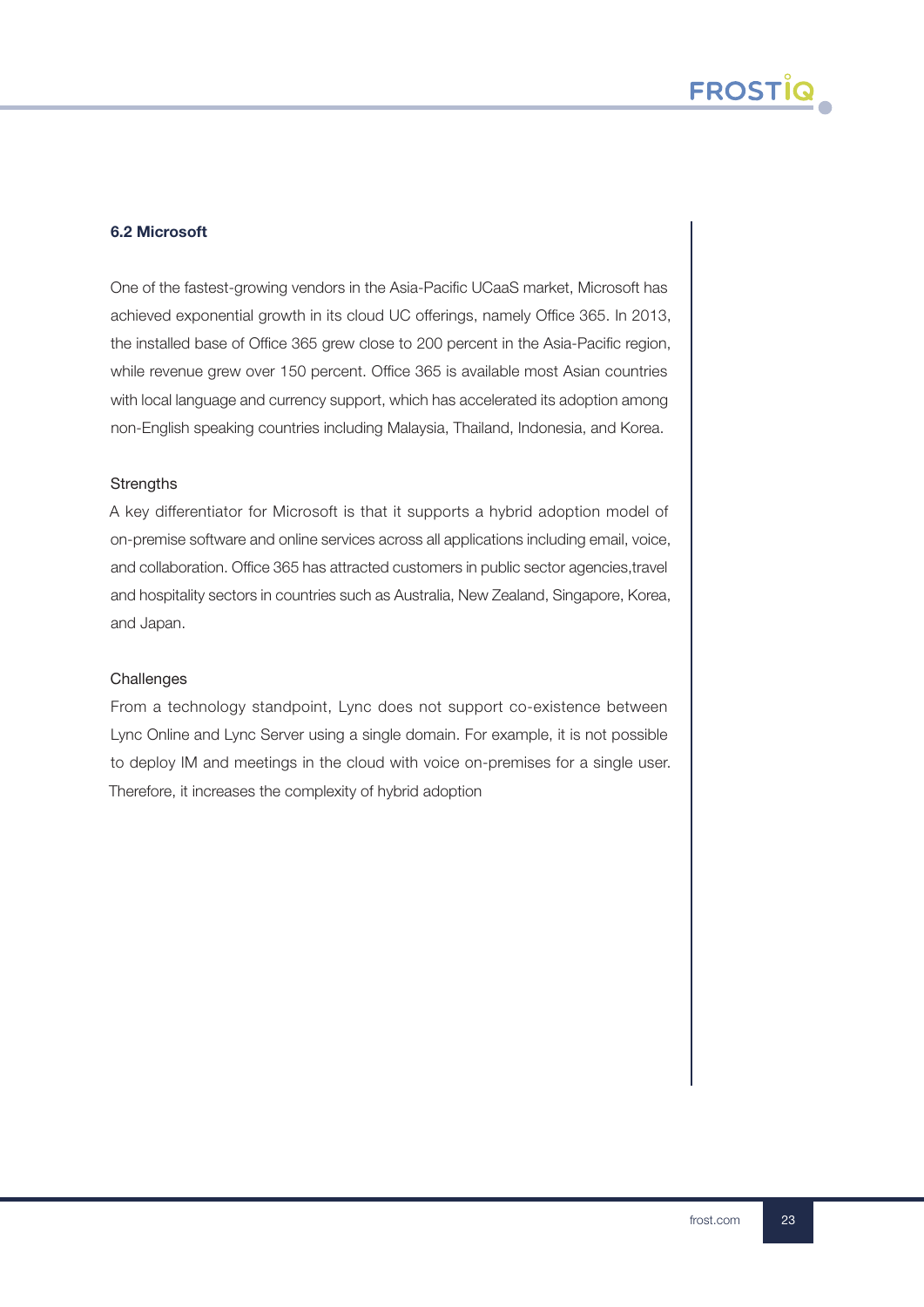## 7. Analyst Word

The Asia-Pacific UCaaS market is expected to grow from USD1.67 billion in 2013 to USD2.98 billion by 2018, at an estimated CAGR of 12.4 percent. Telephony services segment is the most widely adopted market, and it is likely to maintain its prominence in the future. Audio conferencing services segment is matured and expected to remain an important segment during the forecast period.

Telstra, NTT Com, and InterCall have been placed in the Champion quadrant based on service innovation and performance in 2013. Service providers in the Champion quadrant have delivered complete UCaaS solutions for more than a year, have a customer base of more than 1,000 subscribers, and have over 10,000 total end points in service. These companies offer comprehensive and integrated UCaaS solutions directly, or with well-defined partnerships, and address the full range of market needs, including the ability to service large accounts.

BT, Orange Business Services, AT&T, Verizon, Tata Communications and China Telecom are positioned in the Challenger quadrant. These companies have the potential to deliver a full suite of UCaaS solutions to both large and SMB customers, and are poised to move into the Champion quadrant. Among the companies listed in this quadrant, Tata Communications and China Telecom are Asian-based telecom operators with their core UCaaS functionalities only available for home-country enterprises. Frost & Sullivan anticipates that both companies will expand their UCaaS business to other Asian countries during the forecast period.

SingTel is placed in the Explorer quadrant. While the company is developing differentiated functionalities and services in core UCaaS areas, it has yet to establish its presence in the Southeast Asia market.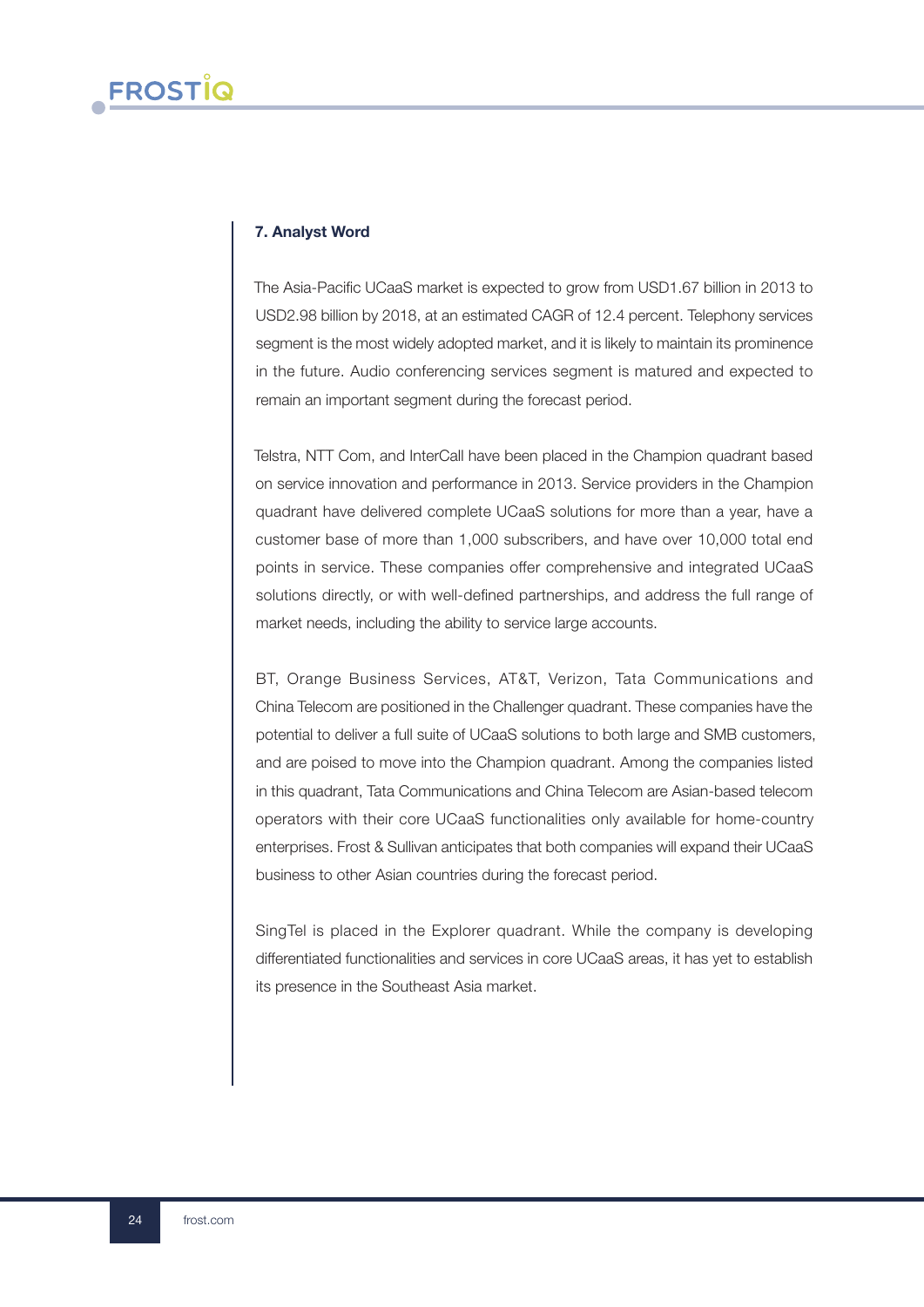

Microsoft and Google are positioned as emerging vendors in the Asia-Pacific UCaaS market. In 2013, both companies recorded exponential growth in Asia-Pacific in terms of revenue and customer base. With disruptive offerings such as the softwarebased PBX solutions and OTT services, the two market participants are expected to propel into the Challenger quadrant within the next 24 months.

## 8. Frost IQ Methodology

The focus of Frost IQ is to provide a balanced assessment of selected markets. These markets have been tracked rigorously by Frost & Sullivan's analysts for a period of time. Data collected, such as vendors' revenue, is scrutinized and forms part of the input for the Frost IQ matrix. Information on vendors has been collated from various sources and interviews with over 20 companies.

The study approach provides a mix of quantitative and qualitative assessments. The Frost IQ matrix has two major attributes: Market Share and Future Growth Strategy.

## 1. Market Share

Market share information is derived from Frost & Sullivan's research programs which include market trackers and syndicated research reports. Based on regular research studies conducted at quarterly, semi-annually or annual intervals, analysts build a strong revenue database of key participants in the market.

According to the Frost IQ Matrix, the X-axis measures the share on a percentage scale. The divide line on the matrix is set at 50 percent of the market share of the leading player in that market.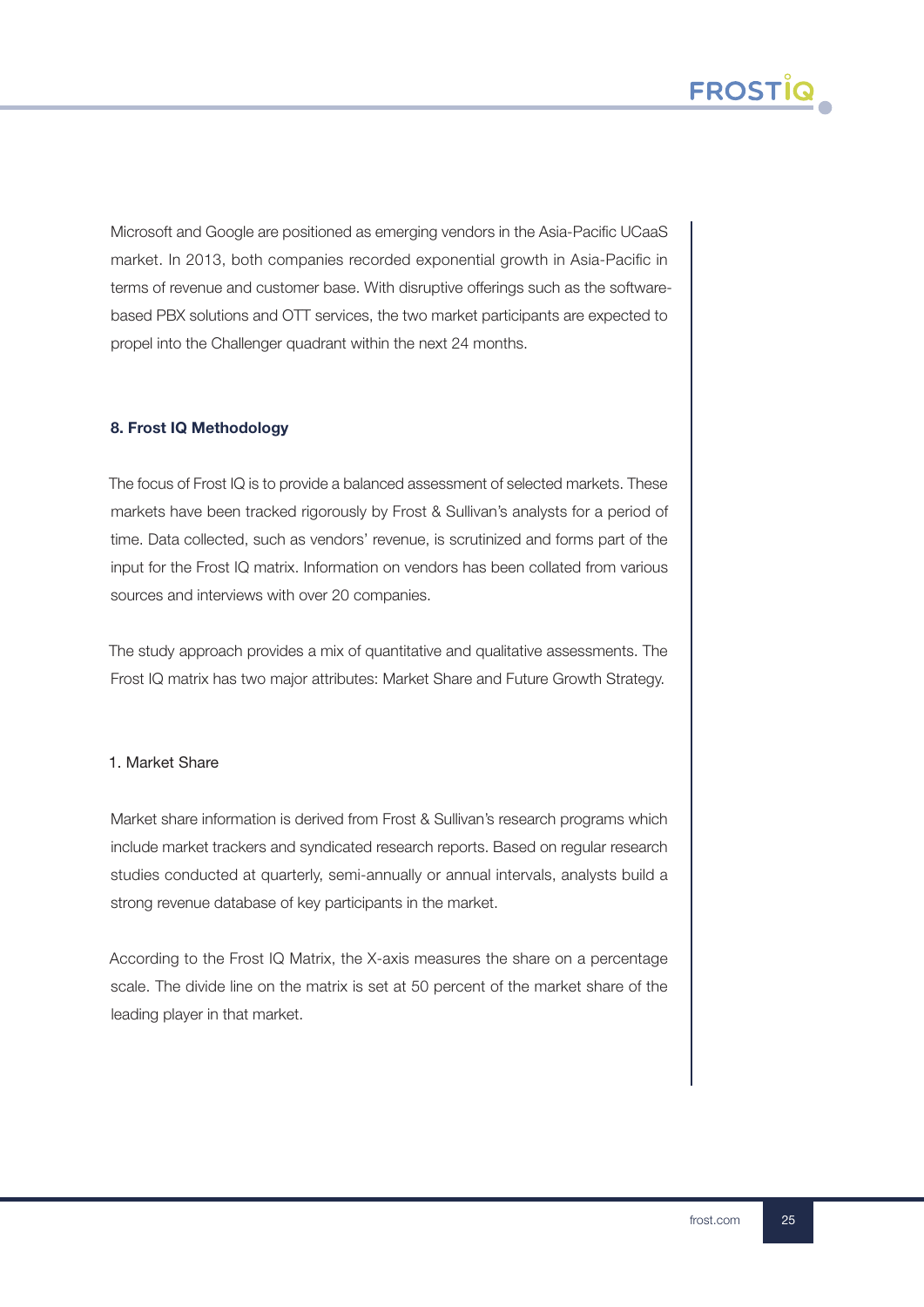## 2. Growth Strategy

Frost & Sullivan considers 4 main components in the growth strategy assessment of Frost IQ. The guiding principle is that these components and their subcomponents follow the MECE (Mutually Exclusive and Comprehensively Exhaustive) test. The proposed components are as follows:

- Product/Service Strategy
- People and Skills Strategy
- Ecosystem Strategy
- Business Strategy

There is equal weightage to all the components with measurement on a 10-point scale. The dividing line on the Y-axis is at the mid-point, i.e., a weighted score of 5 on a 10-point scale. Analysts provide feedback on industry participants on the above parameters based on their expertise in the industry. Details of the sub-components are available, if required.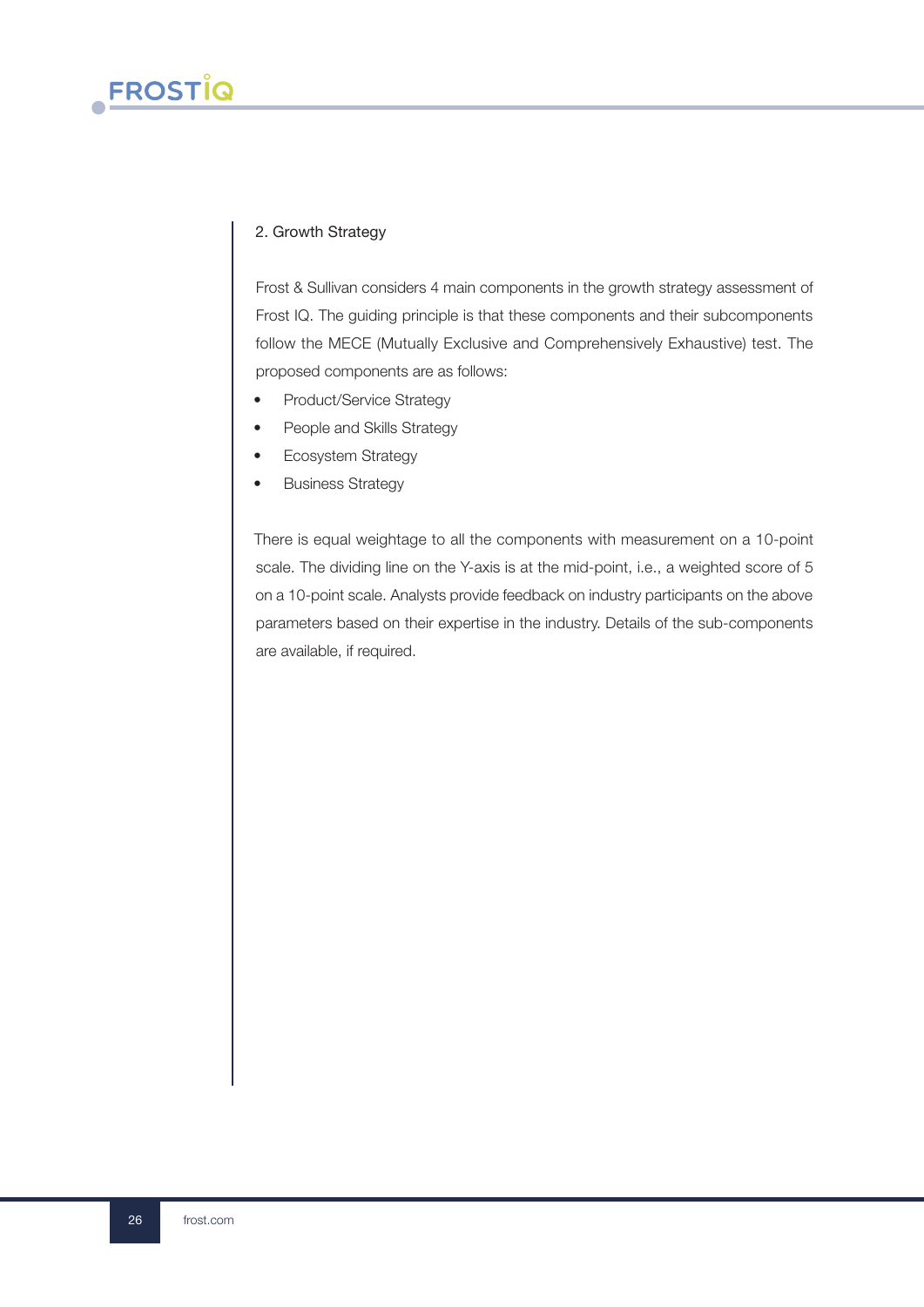

## About Frost & Sullivan

Frost & Sullivan, the Growth Partnership Company, enables clients to accelerate growth and achieve best-in-class positions in growth, innovation and leadership. The company's Growth Partnership Service provides the CEO and the CEO's Growth Team with disciplined research and best-practice models to drive the generation, evaluation, and implementation of powerful growth strategies. Frost & Sullivan leverages more than 50 years of experience in partnering with Global 1000 companies, emerging businesses and the investment community from more than 40 offices on six continents. To join our Growth Partnership, please visit [http://www.frost.com.](http://www.frost.com)

> **Contact** Tel: (65) 6890 0999

Email[: apacfrost@frost.com](mailto:apacfrost@frost.com) Website: [www.frost.com](http://www.frost.com)

#### Disclaimer

These pages contain general information only and do not address any particular circumstances or requirements. Frost & Sullivan does not give any warranties, representations or undertakings (expressed or implied) about the content of this document; including, without limitation any as to quality or fitness for a particular purpose or any that the information provided is accurate, complete or correct. In these respects, you must not place any reliance on any information provided by this document for research, analysis, marketing or any other purposes.

This document may contain certain links that lead to websites operated by third parties over which Frost & Sullivan has no control. Such links are provided for your convenience only and do not imply any endorsement of the material on such websites or any association with their operators. Frost & Sullivan is not responsible or liable for their contents.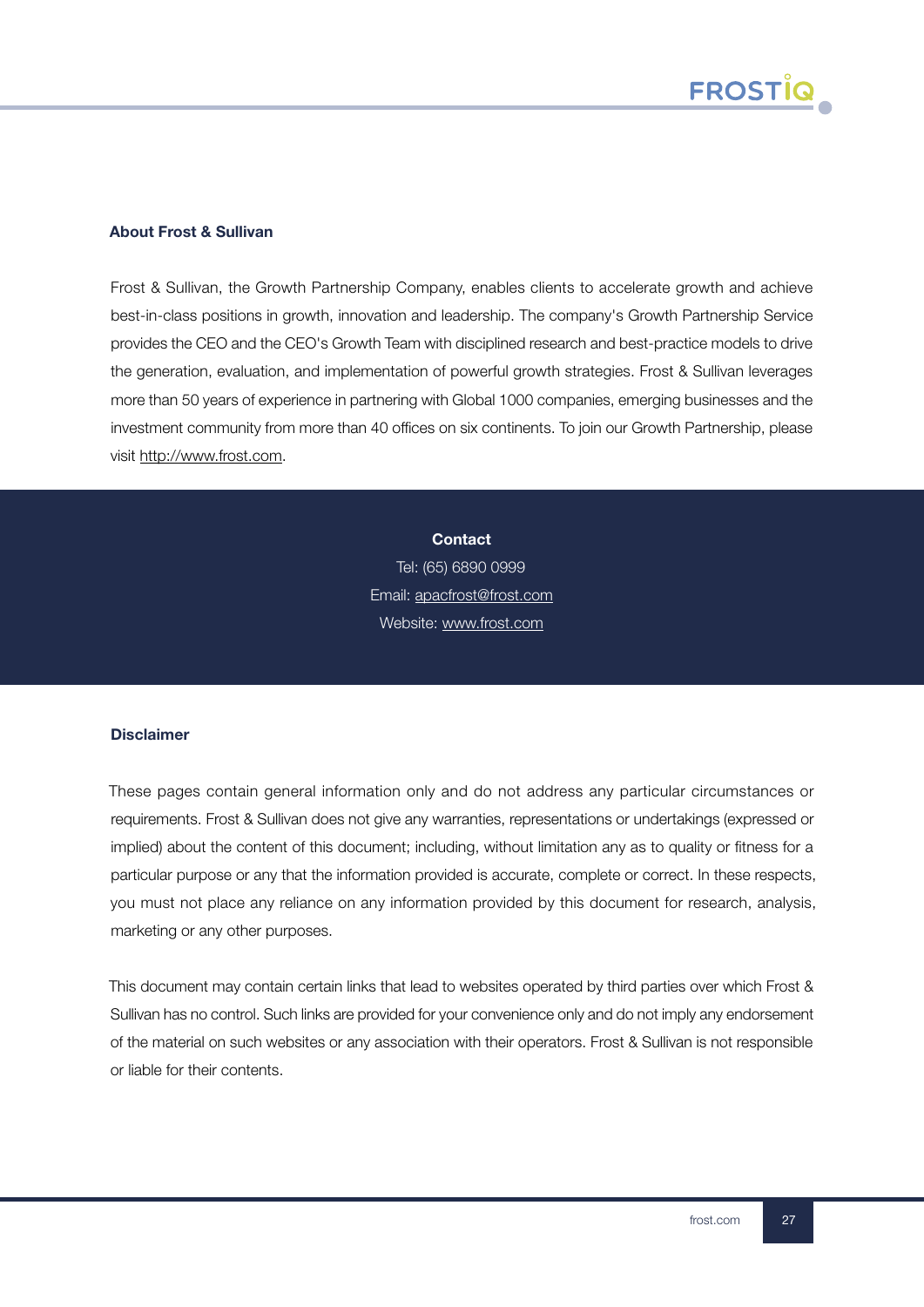

## Copyright Notice

The contents of these pages are copyright © Frost & Sullivan Limited. All rights reserved.

Except with the prior written permission of Frost & Sullivan, you may not (whether directly or indirectly) create a database in an electronic or other from by downloading and storing all or any part of the content of this document.

No part of this document may be copied of otherwise incorporated into, transmitted to, or stored in any other website, electronic retrieval system, publication or other work in any form (whether hard copy, electronic or otherwise) without the prior written permission of Frost & Sullivan.

| Auckland            | Dubai                 | Mumbai                  | Shenzhen              |
|---------------------|-----------------------|-------------------------|-----------------------|
| <b>Bahrain</b>      | Frankfurt             | <b>Moscow</b>           | <b>Silicon Valley</b> |
| <b>Bangkok</b>      | Iskandar, Johor Bahru | New Delhi               | Singapore Sophia      |
| <b>Beijing</b>      | Jakarta               | Oxford                  | <b>Antipolis</b>      |
| Bengaluru           | Kolkata               | Paris                   | Sydney                |
| <b>Bogota</b>       | <b>Kuala Lumpur</b>   | Pune                    | <b>Taipei</b>         |
| <b>Buenos Aires</b> | London                | <b>Rockville Centre</b> | <b>Tel Aviv</b>       |
| Cape Town           | Manhattan             | San Antonio             | <b>Tokyo</b>          |
| Chennai             | <b>Mexico City</b>    | Sao Paulo               | Toronto               |
| Colombo             | Miami                 | Seoul                   | Warsaw                |
| Detroit             | Milan                 | Shanghai                | Washington D.C.       |
|                     |                       |                         |                       |